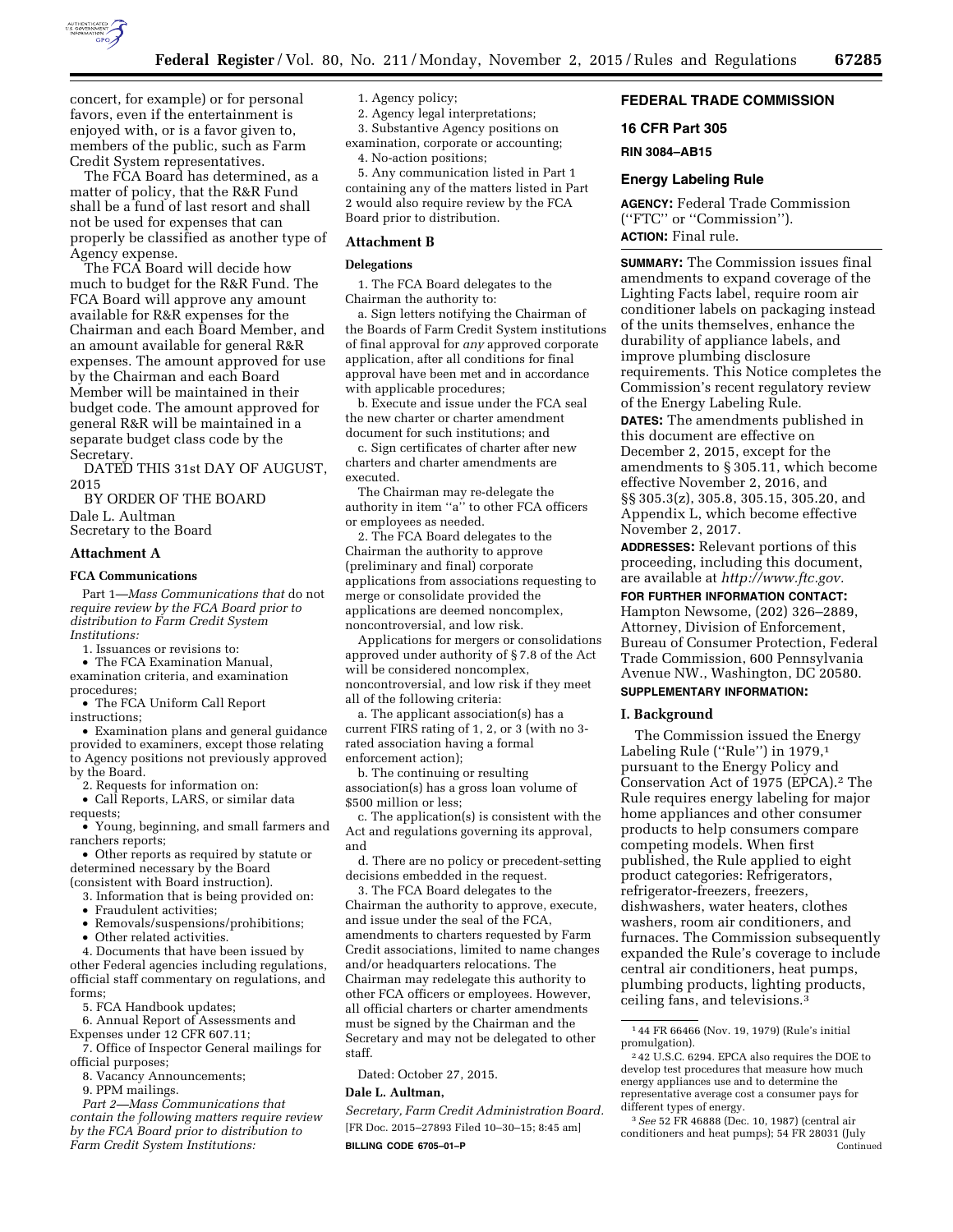The Rule requires manufacturers to attach yellow EnergyGuide labels for many of the covered products and prohibits retailers from removing the labels or rendering them illegible. In addition, the Rule directs sellers, including retailers, to post label information on Web sites and in paper catalogs from which consumers can order products. EnergyGuide labels for covered products contain three key disclosures: Estimated annual energy cost (for most products); a product's energy consumption or energy efficiency rating as determined from Department of Energy (DOE) test procedures; and a comparability range displaying the highest and lowest energy costs or efficiency ratings for all similar models. For energy cost calculations, the Rule specifies national average costs for applicable energy sources (*e.g.,* electricity, natural gas, oil) as calculated by DOE. The Rule sets a five-year schedule for updating comparability range and annual energy cost information.4 The Commission updates the range information based on manufacturer data submitted pursuant to the Rule's reporting requirements.

#### **II. Regulatory Review**

In a March 15, 2012 **Federal Register**  Notice (77 FR 15298) (''Notice of Proposed Rulemaking'' or ''NPRM''), the Commission initiated a review of the Energy Labeling Rule seeking comment on several proposed improvements to the FTC's labeling requirements. The Commission completed the first stage of the regulatory review on January 10, 2013, by issuing final amendments to streamline data reporting and improve online disclosures as proposed in the March 2012 NPRM. On July 23, 2013 (78 FR 43974), the Commission followed those improvements with new labels to help consumers comparison shop for refrigerators and clothes washers after the implementation of upcoming changes to the Department of Energy (DOE) test procedures, as well as updates to the Rule's comparability ranges.

#### **III. Final Regulatory Review Issues**

On June 18, 2014 (79 FR 34642), the Commission published a Supplemental Notice of Proposed Rulemaking (SNPRM) seeking comments on a broad array of issues raised over the course of the review proceeding and proposing

related amendments.5 These issues include expanded light bulb label coverage, an online label database, more durable labels for appliances, room and portable air conditioner box labels, ceiling fan labels, consolidated refrigerator ranges, updates to furnace labels, QR (''Quick Response'') Codes, television label updates, a range revision schedule, retailer responsibility, marketplace Web sites, set-top box labeling, clothes dryer labels, and plumbing products. Following the 2014 Notice, the Commission issued a final rule on December 29, 2014, related to heating and cooling equipment labels and a separate December 31, 2014 Notice seeking comment on labels for miscellaneous refrigerator products in response to recent test procedures proposed by DOE.6 The Commission also published updated comparability ranges for television labels on March 27, 2015 (80 FR 16259).

In the present Notice, the Commission concludes the regulatory review by issuing final amendments for expanded light bulb labeling, improvements to appliance and room air conditioner labels, and updates to plumbing requirements. In a separate Notice, the Commission proposes several amendments on issues that have arisen recently or require additional consideration, including a new online database, revised central air conditioner labels, refrigerator ranges, new ceiling fan labels, and revised labels for heating and cooling equipment in response to recent DOE efforts.

#### *A. Expanded Light Bulb Labeling*

*Background:* In the 2014 SNPRM (79 FR at 34643), the Commission proposed to expand the Lighting Facts label coverage to decorative and other specialty bulbs that have energy use and light output similar to general service bulbs already labeled under the Rule.

For general service light bulbs,<sup>7</sup> the Commission issued a new Lighting Facts labels in 2010 (75 FR 41696 (July 19, 2010)) that disclose information about the bulb's brightness, estimated annual energy cost, life, color appearance, and energy use.8 The requirements for these new labels cover most general service medium screw base incandescent, compact fluorescent, and LED (light-emitting diode) bulbs.<sup>9</sup> The current Rule excludes several other consumer bulbs, such as decorative bulbs (*e.g.,* globe and bent-tip decorative bulbs rated 40 watts or fewer), nonmedium screw base bulbs, shatter resistant bulbs, and vibration service bulbs.10

The 2014 SNPRM sought comment on labeling for specialty bulb types with energy use or light output similar to the general service bulbs already covered by the Lighting Facts label. The proposal set specific wattage and light output thresholds and excluded bulbs with shapes or uses not generally sought by typical consumers (*e.g.,* mine service bulbs). It included special marking provisions for some bulbs and an abbreviated, single-label option for smaller packages often used for specialty bulbs. The proposal allowed manufacturers to use the Lighting Facts label for consumer light bulbs not covered by the proposed requirements, if they follow the Rule's content and format requirements. Finally, to avoid confusion, the Commission proposed implementing the expanded coverage by adding the term ''specialty consumer lamp'' to the Rule instead of amending the Rule's definition of ''general service lamp.''

*Comments:* The comments generally supported the SNPRM proposal.

8 16 CFR 305.15(b). The Energy Independence and Security Act of 2007 (EISA) directed the Commission to examine existing light bulb labeling requirements. Pub. L. 110–140; *see* 42 U.S.C. 6294(a)(2)(D)(iii). EISA amended the Energy Policy and Conservation Act (EPCA) (42 U.S.C. 6291 *et seq.*).

#### 9 16 CFR 305.3(l).

10 16 CFR 305.3(l)(2), (n)(3)(ii). In 2011, the Commission proposed to expand the labeling coverage by including a broad array of additional bulb shapes generally available to consumers. 76 FR 45715 (Aug. 1, 2011). In response to comments received on that earlier Notice, the Commission revised its proposal in the 2014 Notice to focus coverage on specialty bulb types with energy use or light output similar to general service bulbs already covered by the Lighting Facts label. 79 FR at 34644.

<sup>5, 1989) (</sup>fluorescent lamp ballasts); 58 FR 54955 (Oct. 25, 1993) (certain plumbing products); 59 FR 25176 (May 13, 1994) (lighting products); 59 FR 49556 (Sep. 28, 1994) (pool heaters); 71 FR 78057 (Dec. 26, 2006) (ceiling fans); 76 FR 1038 (Jan. 6, 2011) (televisions).

<sup>4</sup> 16 CFR 305.10.

<sup>5</sup>The comments received in response to the SNPRM are here: *https://www.ftc.gov/policy/publiccomments/initiative-569*. The comments included: Air-Conditioning, Heating, and Refrigeration Institute (#00016); Alliance Laundry Systems LLC (#00010); Amazon (#00005); American Lighting Association (#00009); American Gas Association (#00013); American Public Gas Association (#00012); Association of Home Appliance Manufacturers (#00014); Direct Marketing Association (#00007); Earthjustice (''Joint Commenters'') (#00017); Energy Solutions (#00018); Glickman (#00002); Goodman Global, Inc. (#00008); Laclede Gas (#00011); National Electrical Manufacturers Association (#00006); Nicholas (#00003); Plumbing Manufacturers International (#00004); Republic of Korea (#00019); and Whirlpool Corporation (#00015).

<sup>6</sup> 79 FR 77868 (Dec. 29, 2014); 79 FR 78736 (Dec. 31, 2014).

<sup>7</sup>This document uses the terms lamp, light bulb, and bulb interchangeably. The Rule's definition of ''general service lamp'' in section 305.3(l) is consistent with EPCA's definition (42 U.S.C. 6291), except for the addition of two lamp categories (reflector lamps and three-way bulbs) excluded by the statute. *See* 75 FR 41696, 41698, n. 13 (Jul. 19, 2010) (explaining the Commission's decision to include these categories under the labeling requirements).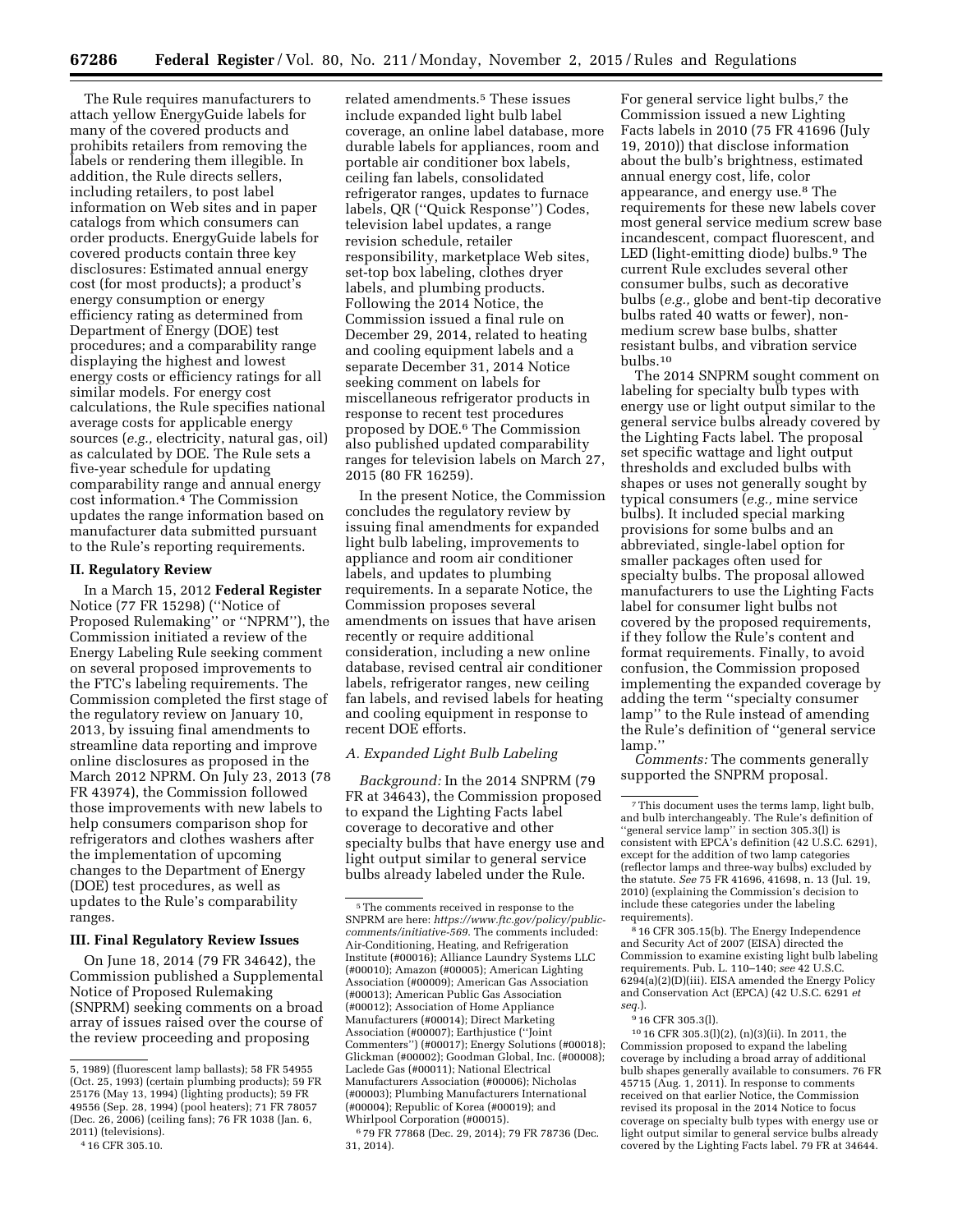However, as discussed below, the comments offered suggestions about the scope of the proposal's coverage, test requirements, the label's location and size for smaller packages, and the compliance period. Commenters also raised issues about existing requirements.

*Benefits:* The comments described several benefits the new label coverage provides to consumers. The Joint Commenters (several energy efficiency groups commenting together) and the California Utilities explained that the presence of uniform disclosures for brightness, operating cost, and lifetime information on additional products will enable consumers to quickly compare the growing number of specialty consumer lamps to competing general service lamps in the marketplace.<sup>11</sup> They also noted the proposed lower wattage limit (30 watts) will ensure consumers receive accurate information about many lamps outside the scope of existing federal efficiency standards.

*Coverage:* Although the comments generally supported the proposal, they provided different views on the scope of the proposed coverage. The Joint Commenters repeated their earlier recommendation that the FTC require labels for all screw-based lamp products, not just the most common bulb shapes or socket fittings. In their view, consumers will benefit significantly from access to the Lighting Facts labels, even where the market for a particular lamp is small because high efficiency lighting technology is widely available.

The National Electrical Manufacturers Association (NEMA) supported the proposed labeling for most lamps under the proposed coverage, $12$  but urged the Commission to exclude two proposed categories: intermediate screw base lamps and plant light lamps. NEMA argued that intermediate screw base lamp labeling would yield little consumer benefit because these products have very low sales volume, are often colored (*e.g.,* red, green, etc.), and typically use only incandescent technology. Thus, in NEMA's view, labeling these lamps would not serve EPCA's directive to consider labeling changes ''to help consumers understand

lamp alternatives'' because there are ''no meaningful lamp alternatives.'' 13 In addition, because wattage information routinely appears on these packages, consumers already receive adequate energy information to make informed choices.14 NEMA also urged the Commission to exclude plant light lamps, explaining that consumers do not generally use these bulbs for standard lighting applications due to their unique color spectrum. Also, in NEMA's view, given their low lumen output, these bulbs are not suitable for general illumination.

*Label Size:* NEMA also raised concerns about whether the proposed special label for small packages would fit on certain small packages for specialty bulbs, particularly blister packs, which often comprise a single piece of cardboard covered largely by the bulbs themselves. It recommended a provision allowing the required label on the back of these packages, with a brief reference to the label on the front. Alternatively, NEMA suggested that the Rule allow an 80% reduction in the label's size, similar to food labeling requirements. It also noted that, given the small size of candelabra bases, the 8-point FTC mercury disclosure (''Mercury disposal: *epa.gov/cfl''*) may not fit, and therefore urged alternatives such as a 5-point disclosure, a shortened disclosure, or the use of the mercury symbol only (encircled Hg) on the bulb's base.

*Testing:* The comments also provided suggestions about testing. Because DOE generally does not require test procedures for the bulbs covered by these amendments, the Rule's basic substantiation provision would apply.15 The California Utilities noted the need to test newly-covered lamps will not pose significant burden because manufacturers already test these bulbs under industry-developed procedures and often display the relevant metrics on packages. However, the Joint Commenters argued that the absence of specific testing and reporting requirements raises concerns about the accuracy of label content. To address this concern, they recommended two

measures to help ensure consumers have access to accurate information. First, they urged the Commission to consider applying current DOE test procedures for general service lamps to the new specialty category. Second, they recommended that the Commission require manufacturers to submit their labels through DOE's Compliance Certification and Management System (''CCMS'') Web site.

*Compliance Period:* The comments also addressed the timing of the new label requirements. The Joint Commenters recommended an effective date of one year. They argued that, because the label information is routinely included in catalogs for specialty consumer lamps, significant testing will not likely be necessary for the new labels. Likewise, package redesign should not consume significant time because many manufacturers have already applied the Lighting Facts label to these lamps. These commenters also explained that an extended lead time would be inconsistent with EPCA deadlines for similar products in the past (*e.g.,* one year for general service lamps) and past FTC deadlines (*e.g.,* 18 months for Lighting Facts labels in announced in 2011). To the extent FTC determines that manufacturers need additional time, the Joint Commenters urged the Commission to consider a phased approach that gives priority to labeling specialty consumer lamp types with the highest sales volume and the greatest aggregate energy consumption.16

*Color Appearance:* The Joint Commenters urged the Commission to require color ink on the label's ''light appearance'' bar, which depicts whether the bulb has a warm or cool appearance. They pointed to a recent Consumer Reports poll indicating that only 23% of respondents found the warm to cool scale helpful and argued that a color scale would be more meaningful. The Joint Commenters also noted that a dozen light bulbs recently tested by Consumer Reports all featured color ink somewhere on the package. In addition, a few manufacturers already provide a color graphic to communicate color

<sup>11</sup>According to DOE information cited by the Joint Commenters, the combined shipments of incandescent lamp types covered under the proposal have increased from 16.6 million units in 2010 to more than 18 million units in 2013.

<sup>12</sup>NEMA noted that labels for vibration service, rough service, appliance and shatter resistant lamps ''may inform a residential user of the lumen and life differences of vibration service, rough service, appliance and shatter resistant lamps, and this information may have some value for the consumer.''

<sup>13</sup>*Citing* 42 U.S.C. 6294(a)(2)(D)(iii)(II).

<sup>14</sup>NEMA also noted that EPCA prohibits screw base adapters that would make these usable in medium screw base applications (*see* 42 U.S.C. 6302(a)(6)), so there is no potential loophole for these lamps to substitute for general service lamps.

<sup>15</sup>*See* 16 CFR 305.5(b) (''For any representations required by this part but not subject to Department of Energy requirements and not otherwise specified in this section, manufacturers and private labelers of any covered product must possess and rely upon a reasonable basis consisting of competent and reliable scientific tests and procedures substantiating the representation.'').

<sup>16</sup>The Joint Commenters also urged the Commission to clarify that the Rule's catalogue requirements (section 305.20) apply to specialty consumer lamps the same as general service lamps and repeated their earlier request for guidance on claims related to the ''watt equivalency'' of a bulb's light output (*e.g.,* ''60-watt equivalent). The Joint Commenters also identified a misnumbered paragraph in the Rule language in section 305.15. This has been corrected in the final language. The amendments also contain conforming changes to provisions for bulk packaging and cost representations in section 305.15(f)(5)&(6).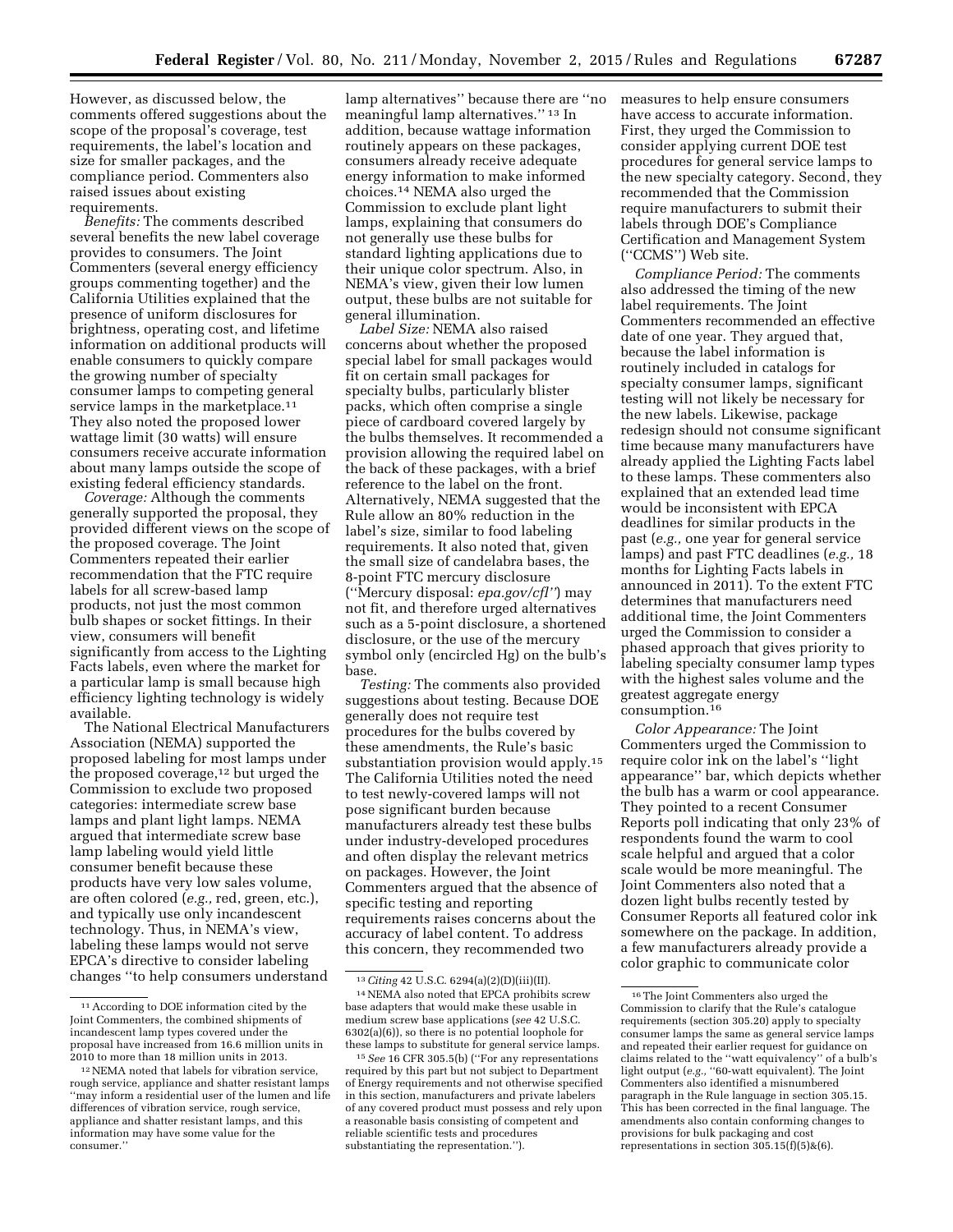temperature in addition to the black and white Lighting Facts label.

*Discussion:* Consistent with the proposal in the SNPRM, the final rule requires Lighting Facts labels for specialty consumer bulbs with energy use or light output similar to the general service bulbs already covered by the Lighting Facts label. As discussed below, the final requirements differ from the proposal because they do not cover intermediate screw base lamps and plant light lamps and allow the label on the back of small blister packs for specialty bulbs.17 Manufacturers will have two years to phase in the new requirements. Online retailers and paper catalog sellers will have six months to post the new labels after these requirements become effective.18

The final rule sets specific thresholds for wattage and light output for covered bulbs and excludes certain bulbs for which labeling is not likely to provide substantial consumer benefit. The new rule includes special marking provisions for some bulbs and provides a smaller, single-label option for smaller packages. For consumer bulbs not covered by the requirements, manufacturers may use the Lighting Facts label if they follow the Rule's content and format requirements.

The new requirements are consistent with EPCA's directive to develop labels that help consumers with their purchasing decisions.19 Under EPCA, the Commission can require labeling for any consumer product if such labeling is ''likely to assist consumers in making purchasing decisions.'' 20 Therefore, the Commission may look beyond EPCA's specific lamp definitions, which generally cover products subject to DOE's efficiency standards.21 Indeed, EPCA directed FTC to issue labeling requirements that ''enable consumers to select the most energy efficient lamps which meet their needs."<sup>22</sup> In addition, without specifying bulb coverage, the

19 42 U.S.C. 6294(a)(2)(D), (a)(6).

21 42 U.S.C. 6291(30), 6292(a)(14). Recognizing that labeling may be appropriate for some products even in the absence of an efficiency standard, the Commission has already used this general authority to cover three-way incandescent bulbs and highefficiency LED bulbs. *See* 75 FR at 41698.

22 42 U.S.C. 6294(a)(2)(D)(i).

2007 EPCA amendments encouraged the Commission to revise labels to help consumers ''understand new highefficiency lamp products'' and allow them to choose products that meet their needs for light output, light quality, and lamp lifetime.<sup>23</sup>

The Commission addresses the following specific issues raised during the proceeding: Product coverage, exclusions, package size, product markings, testing, voluntary labeling, compliance period, watt-equivalence claims, and color appearance.

*Coverage:* The final rule covers lamp types with wattages and light output similar to currently covered general service bulbs. Specifically, the final rule defines ''specialty consumer lamp'' to cover bulbs that: (1) Are rated at 30 watts or higher or produce 310 lumens or more; (2) have a medium, candelabra, GU–10, or GU–24 base; and (3) do not meet the ''general service lamp'' definition.24 The 30-watt and 310 lumen thresholds are consistent with Congressionally-established benchmarks set by EPCA's definition of ''general service lamps.'' 25 Finally, the Rule covers specialty bulbs that look and operate like traditional incandescent bulbs, but are currently excluded from coverage, such as vibration-service lamps, rough service lamps, appliance lamps, and shatter resistant lamps (including a shatter proof lamp and a shatter protected lamp).

The final rule meets the statute's directive to provide labels that will assist consumers in purchasing the most efficient bulbs among common bulb types on store shelves. Specifically, the new labels will provide a means for consumers to compare the energy use, brightness, and other attributes of commonly available bulb types and technologies that are likely to appear side-by-side on store shelves with general service bulbs. The record suggests that the newly-covered bulbs have a significant market presence, are available in models that have light output or energy use ratings similar to general service bulbs, and often come in different technologies (with their

different energy costs).26 By tailoring the new coverage to bulbs that have light output and energy use similar to general service lamps, the balance of consumer benefits and industry burdens created by the new labels should be the same or similar to that provided by existing labels. Though some commenters suggested a much broader coverage, it does not appear that there would be a significant benefit to consumers from labeling these products given their limited availability for typical consumers, their specialized applications, or their relatively low light output and energy use.

*Exclusions:* The final rule excludes bulbs for which labeling is not likely to provide substantial consumer benefit. These final exclusions include: Intermediate screw-based lamps, plant light lamps, black light lamps, bug lamps, colored lamps, infrared lamps, left-hand thread lamps, marine lamps, marine signal service lamps, mine service lamps, sign service lamps, silver bowl lamps, showcase lamps, traffic signal lamps, G-shape lamps with diameter of 5 inches or more, and C7, M–14, P, RP, S, and T-shape lamps.27 These bulbs do not share the basic attributes of general service lamps currently covered by the label (*i.e.,* they generally use fewer than 30 watts, produce low light output, have little market presence, or mostly appear in commercial applications). The final rule also excludes intermediate screw base bulbs and plant light bulbs because they have little market presence according to the comments. Thus, labeling is unlikely to assist consumers in purchasing decisions. Should new

B-shape:—Decorative ''torpedo'' shaped bulbs used in residential applications; available in CFL and LED versions; previous NEMA comments suggest that 40-watt or fewer B-shape lamps account for about 7% of the incandescent market;

BA and CA shape:—Bent tip decorative lamps used in residential settings; available with medium and candelabra bases; wattages as a high as 60; available in incandescent and LED versions; represents between 6–7% of the incandescent market according to NEMA comments;

F-Shape:—Decorative flame-shaped bulb; use as much as 40 watts; available in CFL and LED versions;

Spiral shape:—Commonly used for CFLs with intermediate screw bases and GU–24 pin-based bulbs; increasingly used in new construction. 27*See* section 305.3(z)(3) (final amendments).

<sup>17</sup>Consistent with SNPRM, the final rule does not alter the Rule's current definition of ''general service lamp.'' However, the Commission has changed to the definition of ''fluorescent lamp ballast'' to conform with an updated DOE definition for those products. *See* 76 FR 70548 (Nov. 14, 2011).

<sup>18</sup>The final rule language also clarifies that the catalog provisions of the Rule in section 305.20 apply to specialty consumer lamp labels. The 2014 SNPRM discussed such requirements but did not contain amendatory language. *See* 79 FR at 34661.

<sup>20</sup> 42 U.S.C. 6294(a)(6).

 $^{23}\,42$  U.S.C. 6294(a)(2)(D)(iii). The statute also directs the Commission to consider additional labeling changes to help consumers understand light bulb alternatives. *Id.* 

<sup>24</sup>On December 9, 2013 (78 FR 73737), DOE initiated a proceeding to consider whether to expand the current definition of ''general service lamp.'' The Commission will seek to ensure future labeling amendments harmonize with amended DOE definitions.

<sup>25</sup>*See* 42 U.S.C. 6291(30)(C)–(D). Consistent with the statute, the coverage includes upper limits of 199 watts and 2,600 lumens.

<sup>26</sup>As discussed in the SNPRM (79 FR at 34645, n. 31), the principal bulb types newly covered by these amendments have the following attributes:

A-shape:—Often available in medium bases; used in residential applications, including ceiling fans; used for incandescent rough service and shatter proof bulbs at high wattages;

G-Shape:—Often used in residential bathrooms; available in CFL and LED versions; according to comments, G16 1⁄2 lamps represent 2.5% of the incandescent market, G25 lamps represent 5%, and G30 lamps represent about 0.5%; and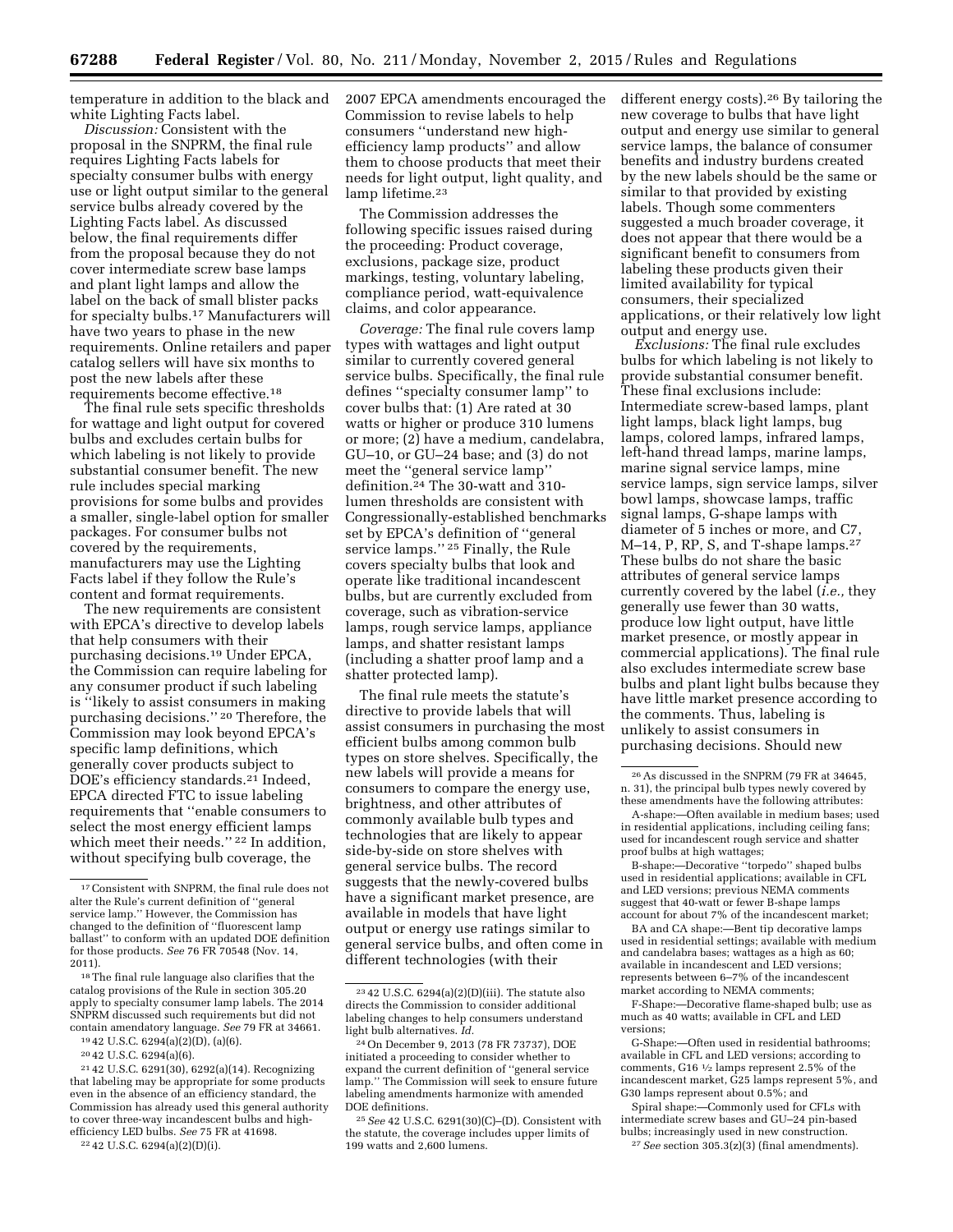information in the future suggest that these exclusions are no longer appropriate, the Commission may reconsider the coverage.

*Package Size:* Consistent with the proposal, the new requirements allow manufacturers to use a smaller, single label option on the front of small packages for certain specialty bulbs.28 Because packaging for some specialty bulbs consists of a blister pack on a small, single-sided card, the doublepanel labeling under the current rules may not be feasible. The smaller label discloses lumens, energy cost, and bulb life, but not watts and light appearance.29 In addition, this smaller label does not apply to certain large bulbs in the specialty category, such as vibration-service lamps, that resemble traditional general service lamps in size and function and thus are likely to have packaging similar to general service bulbs.

In response to comments about small specialty bulb packages, the final rule also contains a special provision for very small blister packs that cannot accommodate the required label on the front. The final rule states that, if the

required disclosures (*i.e.,* either the abbreviated specialty bulb disclosure or the standard general service lamp label) would not be legible on the front of a single-card blister package due to its size, the manufacturer may use a smaller label that says ''See Back for Lighting Facts'' and include the full Lighting Facts label on the package rear. This exception should accommodate manufacturers' practical needs, while still providing information important information to consumers.



# Figure 1 – Single-Panel Label Option for Specialty Consumer Bulbs



# Figure 2 – Front Label Option for Specialty Consumer Bulbs Contained in Small **Two-Sided Packages**

*Product Marking:* In addition to the labeling requirements, the amendments require marking on certain bulb shapes (*i.e.,* the lumen and mercury marking currently required for general service lamps).30 For vibration-service, rough service, and shatter resistant lamps, the

final rule requires the same markings (*i.e.,* lumens and mercury) that currently apply to general service lamps because the size and shape of these bulbs is similar. Consistent with this proposal, the amendments do not require lumen markings on the lamps themselves for

decorative size bulbs, such as B, BA, F, and G-shapes, to avoid detracting from those products' appearance. However, the Rule does require mercury disclosures on the lamps to ensure

<sup>28</sup>This option does not apply to vibration-service lamps, rough service lamps, appliance lamps, and shatter resistant lamps. 305.15(c)(2) (final amendments).

<sup>29</sup>Consistent with the proposal, the new, smaller labels do not require wattage and light appearance because specialty bulbs are less likely to have high wattage ratings and because color appearance is not essential to understanding the bulbs' energy

efficiency. Nothing in the amendments, however, prohibits manufacturers from using the full Lighting Facts label or from otherwise providing such information elsewhere on the package.

<sup>30</sup> 16 CFR 305.15(c)(2)(iii) (final amendments).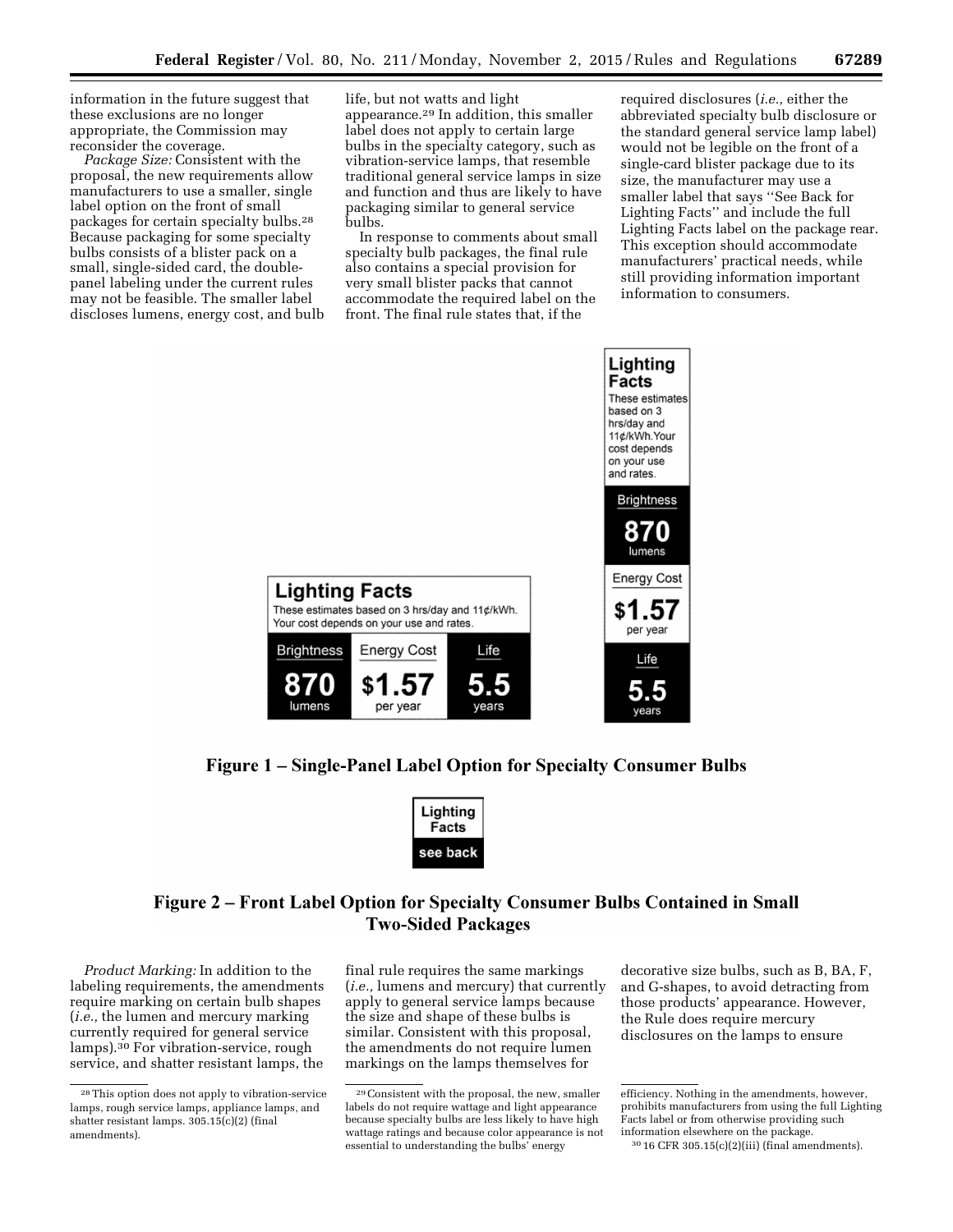consumers have access to such information for cleanup and disposal.31

*Testing and Reporting:* The final rule does not alter the Rule's existing test procedure and reporting requirements. Under the current requirements, manufacturers (or private labelers) must use applicable DOE test procedures.32 If there is no such procedure for a particular lamp, the Rule requires manufacturers to possess and rely upon a reasonable basis consisting of competent and reliable scientific tests and procedures substantiating the representation.33 As indicated in the comments, manufacturers already use industry-developed standards published by the Illuminating Engineering Society (IES) as part of their Lighting Measurement (LM) series for testing these products. In the past, the Commission has identified IES procedures as competent and reliable tests for covered light bulbs.34 The Commission expects that manufacturers will continue to use the IES tests for bulbs covered in these new labeling amendments. Accordingly, the Commission sees no need to require the IES tests in the Rule, particularly if DOE expands its test procedures to cover more of these products.35 Manufacturers that fail to use competent and reliable tests generally accepted by experts in this field may be subject to enforcement action for deceptive claims.36

32*See* 16 CFR 305.5.

33 16 CFR 305.5(b). FTC case law generally defines ''competent and reliable scientific'' evidence to include ''tests, analyses, research, studies, or other evidence based on the expertise of professionals in the relevant area, that have been conducted and evaluated in an objective manner by persons qualified to do so, using procedures generally accepted in the profession to yield accurate and reliable results.'' *See, e.g., In the Matter of Schering Corp.,* 118 F.T.C. 1030, 1127 (1994).

34*See* 59 FR 25176, 25208 (May 13, 1994). 35*See, e.g.,* ''Preliminary Technical Support Document: Energy Efficiency Program for Consumer Products and Commercial and Industrial Equipment: General Service Lamps'' (Chapter 3), DOE, Dec. 1, 2014 at *http://www.regulations.gov/ #!documentDetail;D=EERE-2013-BT-STD-0051-0022*  (discussing DOE plans for lighting program).

<sup>36</sup> Because DOE has no comprehensive testing requirements at this time for ''specialty'' bulbs covered by the new labeling proposal, the amendments, consistent with EPCA, contain no new reporting. 42 U.S.C. 6296(b)(4). If DOE develops and requires new test procedures for these newly-labeled products, EPCA requires manufacturers to begin using such tests for labeling

*Voluntary Labeling For Non-Covered Products:* For bulbs not covered by the proposal (*e.g.,* consumer bulbs rated below 30 watts and below 310 lumens), the amendments allow, but do not require, manufacturers to use the Lighting Facts label.37 However, all voluntary Lighting Facts labels must follow the Rule's content and formatting requirements to ensure the label's consistency across products.38 Whether manufacturers use the Lighting Facts label or not, the FTC Act's general prohibition against deceptive claims requires manufacturers to substantiate any light bulb claims they make with competent and reliable scientific evidence.39

*Watt-Equivalency Claims:* The Commission addressed the issue of equivalency claims in an earlier Notice (75 FR 41696, 41701 (July 19, 2010)) and has not altered that guidance. In essence, to avoid deception, manufacturers must ensure they can substantiate their watt-equivalence claims. Such substantiation must take into account brightness, as well as other material factors, such as color. In doing so, the ENERGY STAR watt-equivalence standards provide an important benchmark. Indeed, manufacturers making watt-equivalence claims that stray from the ENERGY STAR standard must possess another competent and reliable basis to substantiate their claims. Moreover, manufacturers that make watt-equivalence claims for bulbs with lower lumen ratings than those prescribed in the ENERGY STAR standards should consider whether they need to qualify their claims to avoid deception.40

*Color Appearance Disclosure:* The Commission does not propose to change the color appearance disclosure from its current monochromatic scale. As suggested in the comments, there may be some benefit to a color version of the

37*See* 16 CFR 305.15(d). The catalog disclosure requirements in section 305.20 apply only to products required to bear a Lighting Facts label (or other required disclosure).

38The FTC staff has observed that the Lighting Facts label already appears widely on products that fall beyond the Rule's current coverage for general service lamps.

39 15 U.S.C. 45(a). The amendments do not require online retailers to post the label for such voluntarily-labeled products due to the burdens associated with determining, on a model-by-model basis, whether manufacturers have chosen to use the Lighting Facts format.

40*See Federal Trade Commission* v. *Lights of America, Inc., et al.,* SACV10–1333 JVS (MLGx) (C.D. Cal. 2014).

scale, and many manufacturers use color packaging. However, it is not clear that all manufacturers use full color printing for all packages, nor is it certain that a color scale would provide significant benefit compared to the existing scale. Accordingly, the Commission is reluctant to impose this additional burden for what may be a marginal benefit. However, nothing prohibits manufacturers from providing a color scale on their packages off the label, as long as such information is truthful and substantiated.

*Compliance Period:* The final rule provides manufacturers with two years to implement changes for the newlycovered bulbs. Though the Commission earlier sought comments on a two-anda-half year compliance period (76 FR at 45721), manufacturers now have had notice of these impending changes for more than a year and the two year period should provide ample time to make these changes. A two year compliance period is appropriate because package changes are generally more complicated and burdensome than simple label changes and there is no impending market or regulatory change (*e.g.,* new DOE standards) to warrant an earlier date. However, manufacturers may begin using the new labeling requirements prior to the deadline. As with other labeling requirements, online retailers must post the new Lighting Facts labels. To provide online retailers with time to comply with the requirements, the final rule requires compliance six months after the packaging deadline (*i.e.,* a total of two and half years).41

## *B. More Durable Labels for Clothes Washers, Dishwashers, and Refrigerators*

*Background:* In its March 15, 2012 NPRM, the Commission discussed the need to improve the availability of EnergyGuide labels in retailer showrooms. Information gathered by the FTC and the Government Accountability Office (GAO) demonstrates that many covered products displayed in retailer showrooms were missing the required EnergyGuide labels.42

The Rule currently permits manufacturers of refrigerators, dishwashers, and clothes washers to

<sup>31</sup>Because mercury disclosures generally apply only to compact fluorescent bulbs, which include a ballast, manufacturers should be able to place such information on the ballast in most cases, where other information is commonly printed. Industry comments raised concerns about fitting the mercury disclosure on some specialty lamps. Manufacturers that cannot physically fit the required mercury disclosure on their bulbs can petition the Commission for an alternative approach.

and any other energy representations 180 days after DOE issuance. 42 U.S.C. 6293(c). In a separate Notice, the Commission will consider whether to require manufacturers to submit links to their online labels as part of the Rule's reporting requirements.

<sup>41</sup>The Rule does not require catalog sellers (*e.g.,*  online retailers) to post the labels for products not covered by these new amendments but labeled voluntarily by manufacturers.

<sup>42</sup>For example, in 2008, the FTC found labels either detached or missing on approximately 38% of the 8,500 appliances it examined across 89 retail locations in nine metropolitan areas. 77 FR at 15300.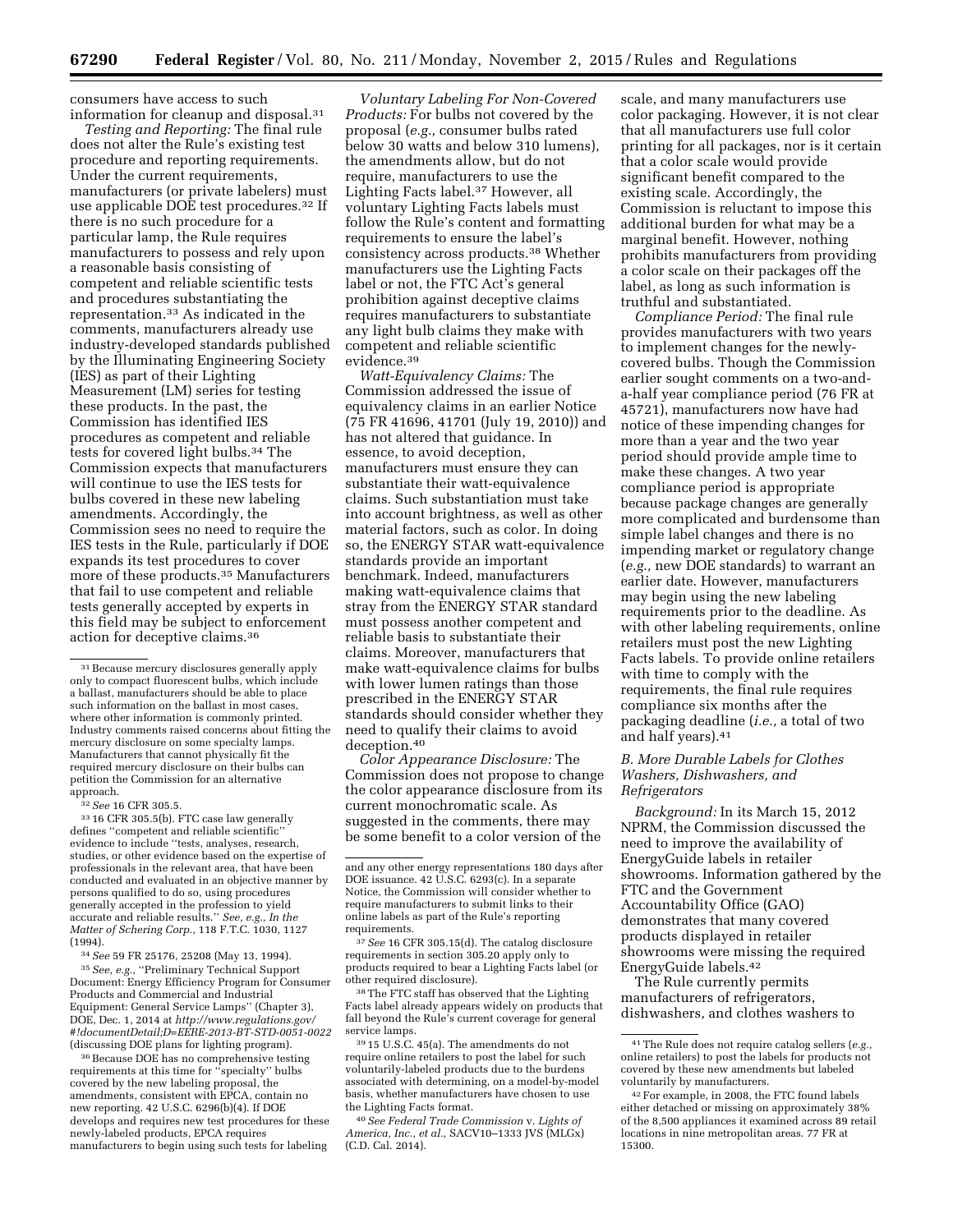post the required EnergyGuide labels either using adhesive labels or hang tags.43 In examining floor models, FTC staff found that products labeled with hang tags appear more likely to have detached or missing labels than those labeled with adhesives.<sup>44</sup> Additionally, comments received during the television label rulemaking indicated that hang tags often become twisted or dislodged in stores, supporting the FTC staff's past findings.45

Concerned that hang tags may be less secure and more prone to detachment than adhesive labels, the Commission, in its March 15, 2012 NPRM, proposed prohibiting hang tags for clothes washers, dishwashers, and refrigerators.46 In response, comments argued that adhesive labels applied directly to products might leave marks, especially on stainless steel finishes which appear on nearly a third of major home appliances. They also noted that affixing an adhesive to the protective film that covers products would be counterproductive because retailers likely would remove the film from display models, and may not reattach the label before displaying the product. They further explained that temperature and humidity might cause adhesive labels on products in storage or transit to become too sticky or lose their adhesive qualities. The commenters, therefore, recommended that the Commission consider other options.47

In the 2014 SNPRM, the Commission, recognizing the legitimate concerns raised in the comments, did not propose eliminating hang tags altogether. Instead, it proposed requiring that hang tags be affixed to products using cable ties (*i.e.*, "zip ties"), double strings connected through reinforced punch holes, or material with equivalent or greater strength. The Commission reasoned that these methods should improve label resilience, which in turn should reduce the incidence of missing labels, without posing undue burden for manufacturers. The Commission invited comments on this proposal.

*Comments:* The comments were split. The Joint Commenters and the California Utilities supported the proposal but provided some additional suggestions detailed below. Conversely, several industry comments opposed the change arguing it would do little to address the problem of missing labels.

The Joint Commenters agreed that hang tags should be more durable but recommended the Rule require reinforced punch holes on all hang tag labels, independent of the attachment method. They also argued that this would improve the uniformity of labels' appearance. Though the California Utilities supported the proposal, they noted that adhesive labels on the inside panels of products would address manufacturer concerns about damage to stainless steel products.48

In contrast, appliance industry members opposed the proposal because, in their view, it would increase manufacturers' costs without accomplishing the goal of decreasing the incidence of missing labels. The Association of Home Appliance Manufacturers (AHAM) asserted that the SNPRM did not provide adequate evidence that the proposal will increase label durability or, more importantly, that increased label durability will reduce the incidence of missing labels. It stated that, because the attaching material (cable tie, double string, etc.) is stronger than the reinforced paper used for the label, a determined consumer (or retailer) can easily remove the tag. In addition, some refrigerators, particularly those lacking a wire shelf or door handle, have no location to affix a cable or string hang tag without taping the string or cable tie to the shelf. Instead of new labeling requirements, AHAM urged the Commission to find ways for retailers to display labels in such a way that consumers do not try to detach them (or that retailers themselves do not feel compelled to remove them to effectively display the product). According to AHAM, retailers are in the best position to display labels in a way that prevents removal.

Both Alliance Laundry Systems and AHAM also repeated earlier requests to limit the Rule's label requirements to display models. They explained that most labels never appear on the showroom floor because retailers only use a handful of units as display models. For most units, consumers view the labels only upon delivery in their home. At that point, consumers generally want to remove the label from the products. Alliance therefore

recommended that the Commission consider options that remove the burden associated with affixing physical labels on every unit.

Similarly, AHAM urged the Commission to consider eliminating physical labels on every unit sold and, instead, rely on electronic labels on Web sites. The Joint Commenters disagreed, arguing that, even though consumers may conduct online research prior to purchase, labels in showrooms are still necessary to allow consumers to examine multiple competing products.

*Discussion:* The final rule contains provisions to improve the durability of labels for refrigerators, clothes washers, and dishwashers, while providing manufacturers flexibility in doing so. Under the final rule, manufacturers have the option of using traditional adhesive labels and flap tags, labels affixed with strips of tape along the label's entire top and bottom, and hang tags using cable ties (*i.e.,* ''zip ties'') or double strings connected through reinforced punch holes, or with attachment and label material of equivalent or greater strength and durability. Manufacturers will have one year to come into compliance.

As discussed in earlier notices, more durable hang tag labels should increase the likelihood that labels remain affixed to products in showrooms. The Commission understands that determined consumers can remove labels from showroom products. However, the new requirements are not intended to prevent such deliberate actions. Rather, by their nature, the stronger labels should increase the likelihood that labels will remain on products during shipping and handling through the retail chain and during normal examination and inspection by consumers.

While the final rule increases the durability of labels, it provides manufacturers flexibility to use label methods most suited to their products. In recent informal visits to retail stores, the FTC staff has observed that manufacturers currently use a variety of means to attach labels on refrigerators, dishwashers, and clothes washers including conventional adhesive labels affixed to an interior or exterior surface, labels attached with wide pieces of reinforced tape on the top and bottom, hang tags attached with cable ties, hang tags attached with string, and hang tags made of laminated paper or plastic. Labels taped onto models across the entire top and bottom edge of the label appear to provide durability similar to a traditional adhesive label. Likewise, hang tags made of laminated paper or plastic provide durability similar to a

<sup>43</sup> 16 CFR 305.11(d)–(e). Because the Rule does not allow hang tags on the exterior of appliances, manufacturers must use adhesive labels for products with no accessible interior (*e.g.* water

heaters). 44*See* 77 FR at 15300 & n. 24. 45*See* 76 FR 1038, 1042 (Jan. 6, 2011).

<sup>46</sup> 77 FR at 15299–15300. EPCA permits the Commission to prescribe the manner in which EnergyGuide labels are displayed 42 U.S.C.  $6294(c)(3)$ ,  $(c)(9)$ .

<sup>47</sup> 79 FR at 34648.

<sup>48</sup> Goodman, a heating and cooling equipment manufacturer, recommended that the Commission extend the hang tag option to the products they sell. However, as discussed in the SNPRM, the Rule does not allow hang tags for products that have no interior given the likelihood that hang tags will not remain in place if affixed on product exteriors. 79 FR at 34648, n. 53.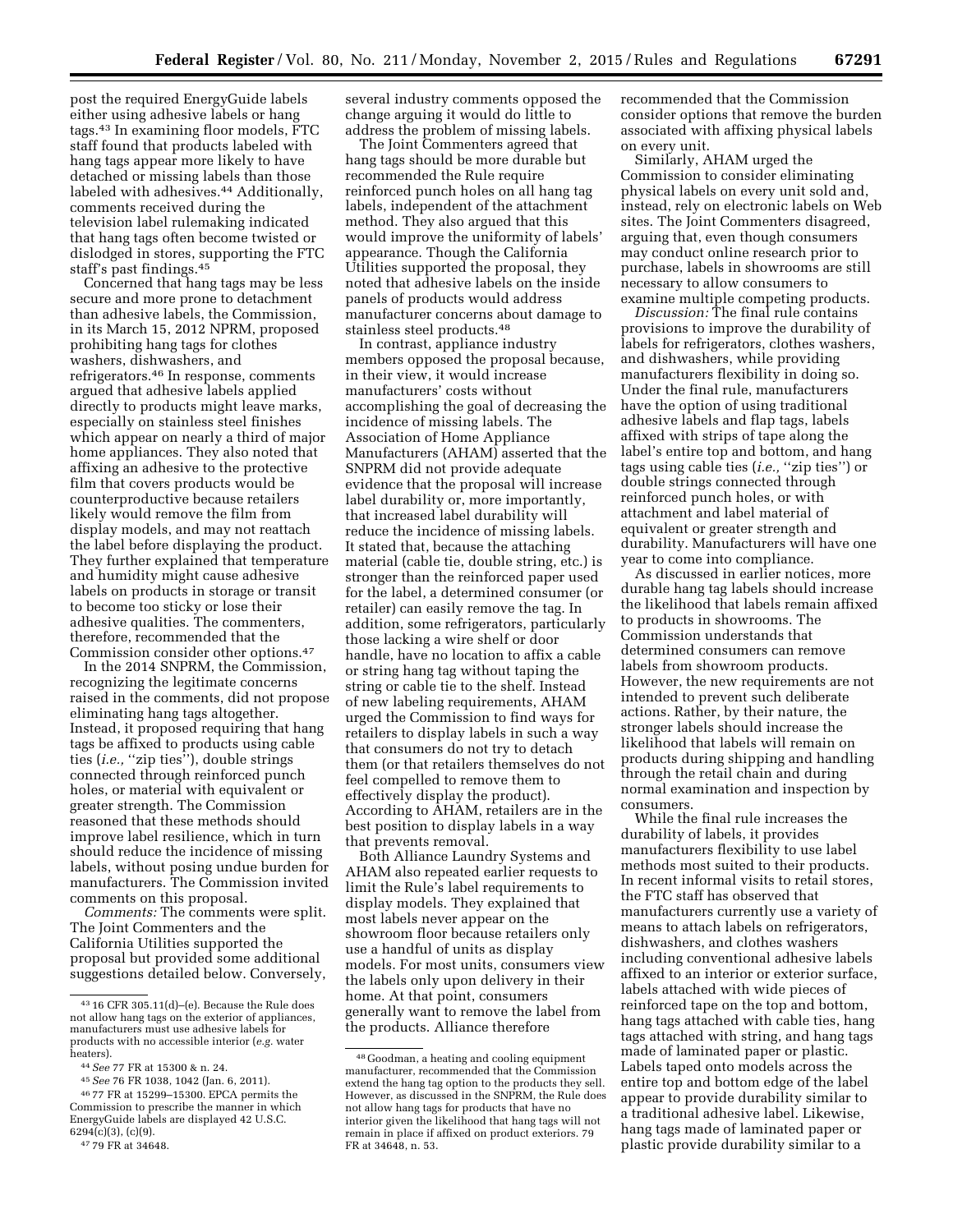paper hang tag with a reinforced punch hole. Accordingly, the final rule, in addition to specifying acceptable means of affixing hang tags through the use of zip ties and reinforced punch holes, also provides manufacturers the flexibility to use any method that provides the same or greater durability as those methods specified in the Rule.

Finally, as explained above, the Commission does not propose abandoning physical labels. Notwithstanding the growing availability of Internet access, physical labels, especially those displayed at the point-of-sale, likely help a substantial number of consumers. Not all consumers have convenient online access, and not all of those who do conduct online research before making purchase decisions in stores. Moreover, even consumers who research products online are likely to benefit from viewing the physical labels in the store as they make final decisions and compare products at the point-of-purchase.49 Nevertheless, the Commission will continue to consider evolving buying patterns and potential changes to the Rule. The Commission will consider any research that provides information on these issues or any specific proposals parties may have to change the Rule to decrease the burden on industry, while ensuring consumers have access to EnergyGuide information.50

### *C. Labels on Room Air Conditioner Boxes*

*Background:* In the SNPRM, the Commission proposed to require labels on room air conditioner boxes. The Commission based its proposal, in part, on staff observations during visits to major retail chains across the country, that room air conditioner models are usually displayed in boxes.51 Under the

50The amendments also eliminate obsolete sample labels (1 and 2) for refrigerators and clothes washers in Appendix L.

51*See* 79 FR at 34649. The visit results showed that room air conditioners were either in the box only (50% of models observed) or in the box with a few display units located on or near the boxes (29% of models observed). Only 21% were displayed solely out of boxes. These results are based on FTC staff's review of more than 160 models (not individual units) offered for sale at a variety of stores in eight different metropolitan

proposal, the labels would appear on the package's primary display panel. The Commission invited comments.

The Commission also proposed two changes related to recent DOE regulatory actions. First, it proposed to amend the room air conditioner label to replace Energy Efficiency Ratio (EER) ratings with Combined Energy Efficiency Ratio (CEER) ratings consistent with recent DOE changes for these products. The Commission indicated that the differences between EER and CEER should be minor. The Commission also proposed conforming changes to the label's capacity description for room air conditioners in section 305.7 and ratings on Sample Label 4. Second, the Commission proposed requiring EnergyGuide labels for portable air conditioners, in light of a recent DOE proposal to designate portable air conditioners as covered products under EPCA.52 The Commission is addressing the portable air conditioner issue in more detail in a separate notice.

*Comments:* The comments generally supported the proposal to place labels on room air conditioner boxes. Specifically, the comments identified the benefits of having labels on the box, recommended the Commission consider alternative disclosures for retailers who do not display boxes, urged coordination with Canadian labeling requirements, and supported the replacement of EER disclosures with CEER.

The Joint Commenters repeated their earlier recommendation to require labels on both room air conditioner boxes and on the units themselves because a substantial portion (21%) of the models observed by FTC staff were displayed only outside of their boxes. The commenters explained that their own observations indicate the practice is even more common, though they did not provide specifics. They also argued the operating cost information on the room air conditioner label is particularly important because most households that rely on one or more room air conditioners have an annual household income below \$40,000. Additionally, they noted that room air conditioner labels can provide important information to renters who pay for equipment operation but do not purchase the units themselves.53

Finally, the Joint Commenters urged the Commission to consider creating an affirmative labeling requirement for retailers who chose to display their room air conditioner without boxes. The commenters explained that, even if FTC does not require manufacturers to label both the room air conditioner and its packaging, EPCA grants the Commission authority to ''require disclosure, in any printed matter displayed or distributed at the point-of-sale of such product.'' 42 U.S.C. 6294(c)(4).

AHAM indicated it did not object to requiring EnergyGuide labels on room air conditioner boxes as long as Natural Resources Canada (NRCAN) harmonizes its EnerGuide requirements with the Commission's. Absent such harmonization, AHAM strongly opposes the proposal because it would impose substantial burdens by forcing manufacturers to create labels for both the product (to meet Canadian requirements) and the box (to meet U.S. requirements). Accordingly, AHAM recommended that FTC work on such harmonization, consistent with the President's directive regarding international regulatory cooperation. AHAM also recommended a two year period to implement the changes.

The comments also supported the proposal to replace the EER reference on the room air conditioner label with CEER. AHAM, which proposed this change in earlier comments, explained that the switch would make the label consistent with the efficiency metric manufacturers currently report to DOE. The California Utilities also supported the proposal but further recommended disclosures for all efficiency metrics specified in the DOE energy conservation standards. Specifically, they reiterated their recommendation to require reporting of energy factor for water heaters, in addition to the cost and energy use. They stressed the importance of efficiency performance information to consumers and other market actors, particularly in the implementation of various national, regional, state, and utility programs. The commenters further recommended that the labels disclose any performance metric required for compliance with energy efficiency standards, including regulated performance metrics for room ACs, central ACs, and water heaters.

<sup>49</sup> 42 U.S.C. 6294(c)(3) (the Commission may require the label to be displayed in a manner that the Commission determines is likely to assist consumers in purchasing decisions). As the Commission explained in the 2014 SNPRM (79 FR at 34649), it does not propose to limit labels to display models because retailers may not receive specific products designated for display and the appearance of labels on non-display models provides consumers useful energy consumption information after the purchase to help them understand the estimated energy use of their product.

areas. The results are not necessarily nationally representative.

<sup>52</sup> 78 FR 40403 (July 5, 2013). Portable air conditioners are movable units, unlike room air conditioners, which are permanently installed on the wall or in a window.

<sup>53</sup>The Joint Commenters noted that approximately 32 percent of households in rental

housing rely on one or more room air conditioners for space cooling; for owner-occupied housing, the figure is less than 19 percent. In their view, if the air conditioner itself is labeled, even if the label is removed from the unit upon installation, that label is less likely to be thrown away (and more likely to be provided to the tenant) than a label found only on the unit's packaging.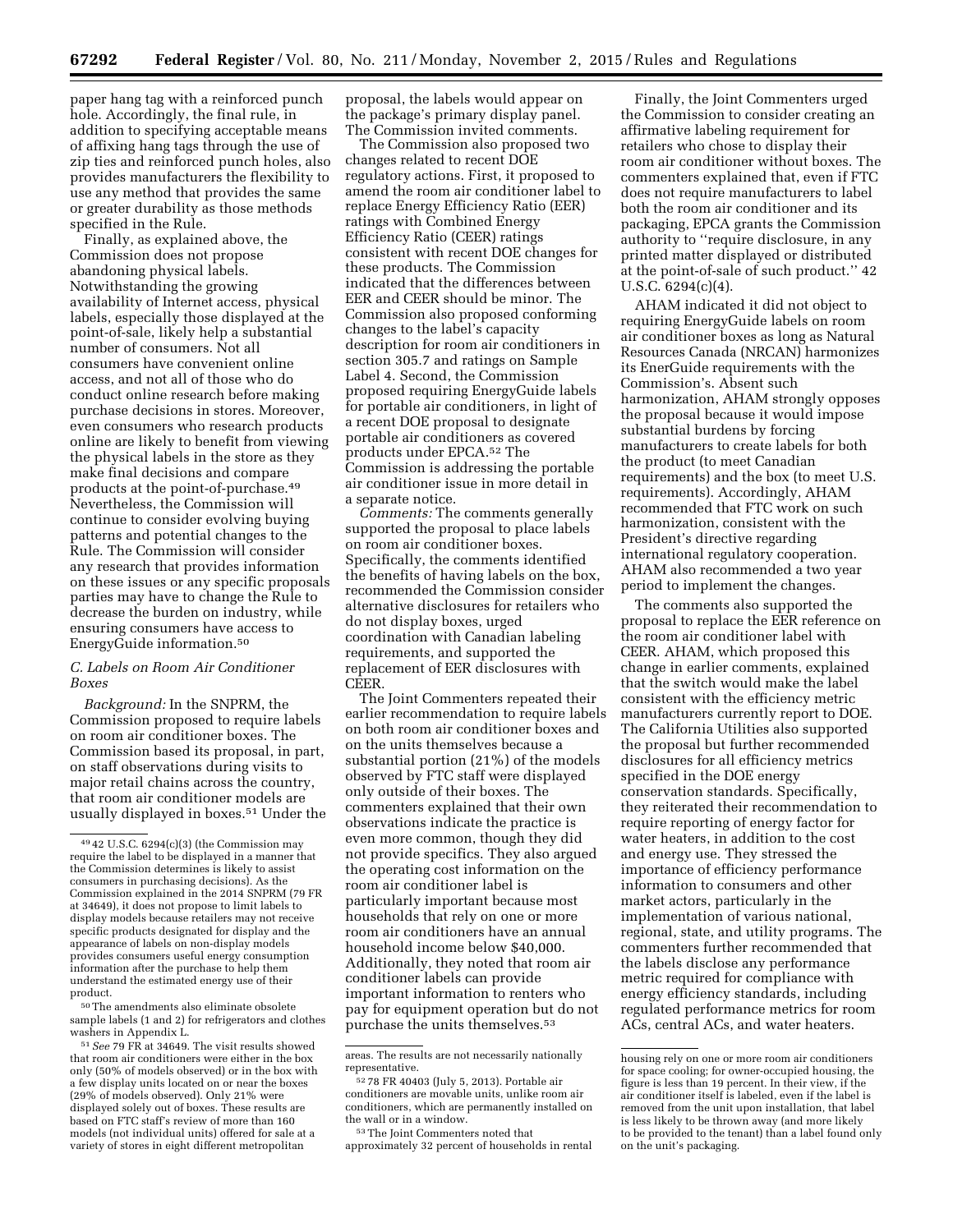*Discussion:* The Commission plans to issue final amendments to require labels on room air conditioner boxes and replace the EER disclosure with CEER. The Commission will publish the final amendments and announce a compliance date in the future to provide ample time to comply with both FTC and possible NRCAN requirements. Finally, the Commission does not plan to include additional efficiency rating information on various labels.

The final rule provides manufacturers with flexibility. Specifically, manufacturers have the flexibility to choose a background color for the label, thus avoiding full redesign of some boxes. In addition, manufacturers may use stickers on the box itself, allowing easy label updates in response to test procedure or range changes. With the notice provided by this proceeding, manufacturers should be able to incorporate the label on packaging without additional burden. The labels must appear on the package's principal display panel, that part of a label most likely to be displayed, presented, shown, or examined under normal and customary conditions of display for retail sale.54

In the SNPRM, the Commission explained that it is not proposing to require labels on both the product and the box. Over the years, retailers have shifted away from displaying most room air conditioner models outside of packaging. Given this trend, the Commission expects that retailers will continue to display the vast majority of these products in boxes. While some retailers may display some models outside the packaging, the label's absence is mitigated in those limited situations by recent provisions increasing the labels' availability to consumers online.55 Accordingly, the benefits of requiring the label on both the package and the product are likely to be small, while the burden of such a requirement would be substantial. However, the Commission may consider further requirements in the future if retail practices change.

Finally, given concerns raised by commenters about coordinating with Canadian labeling, the Commission will not announce a final compliance date for these new requirements until NRCAN implements conforming regulatory changes. Such coordination

will prevent the burden of labeling units in two places (*i.e.,* box and unit). After NRCAN has addressed the issue, the Commission will issue a separate notice containing the final amendments and set an effective date and a compliance date of one year.

In addition, the California Utilities recommended that the Commission require disclosures such as water heater energy factor (EF) information to help consumers and aid in compliance with state building code standards. The Commission declines to change the Rule at this time. The labels for heating and cooling equipment already display metrics applicable to federal standards, including SEER, EER, and AFUE where appropriate. For central air conditioners, the Commission recently required EnergyGuide labels on product packaging for many models and these labels include SEER information as the primary disclosure. 78 FR 8362 (Feb. 6, 2013). For water heaters, the current label includes yearly energy cost as the primary disclosure. It is unclear whether the inclusion of EF information would be helpful because we have no evidence that most consumers are familiar with the term. In addition, state code enforcers can obtain such EF information from DOE's Compliance Certification Management System (CCMS) database.56 Therefore, the Commission is not proposing to include EF information on the labels at this time.

## *D. Additional Information on EnergyGuide Labels*

*Background:* In the 2012 NPRM, the FTC sought comment on whether to require Quick Response (QR) codes on EnergyGuide labels. 77 FR at 15302. QR codes are black and white matrix barcodes that provide access to a Web site through a mobile phone equipped with scanning software. A QR code could connect consumers to energy use information, including the broad energy impacts and greenhouse gas emissions associated with a product's use, through government Web sites or other source information. In the 2014 SNPRM (79 FR at 34654), the Commission did not propose requiring QR codes on labels. Until the development of Web site content to supplement information already on the EnergyGuide label, the Commission explained that it was premature to propose any specific vehicle for linking consumers to that content.

The Notice also indicated that the FTC staff would continue to consider providing full-fuel cycle and greenhouse gas information to consumers, on labels or elsewhere, and keep track of DOE's efforts to incorporate full-fuel-cycle analysis into their decision-making.57 To aid that process, the Commission invited comments on these issues, including the overall usefulness of such information in consumer purchasing decisions.

*Comments:* In response to the SNPRM, the Commission received several comments from members of the natural gas industry—American Gas Association (AGA), American Public Gas Association (APGA), and Laclede Gas—urging the FTC and DOE to move forward with the development of consumer disclosures related to the fullfuel-cycle impacts of energy use.58 Specifically, two of these commenters argued that the current EnergyGuide label should provide more than the current ''site-based'' energy information, which does not disclose production costs associated with the energy consumers ultimately use. Laclede also asserted that the labels lack useful information for comparing gas to electric operating costs and questioned the utility of existing information, such as information at *productinfo.energy.gov,* because it only allows for comparisons between the

same fuel sources using site-based performance indicators.

The comments explained that ''site'' energy disclosures only provide information about the energy an appliance consumes in the home. According to AGA, such ''site'' energy information is not only inadequate, but can be misleading to consumers who may assume that a higher ''site'' efficiency rating means that an appliance uses less energy and emits fewer greenhouse gases overall. ''Full-fuel-cycle'' energy information addresses this shortfall by including not only energy consumption in the consumer's home, but also the losses that occur in the transportation and distribution of the fuel or its generation, as well as the energy consumed in its production or extraction. In AGA's view, full-fuel-cycle disclosures enable a more accurate analysis of the total energy usage and environmental impacts.59

<sup>54</sup>*See, e.g.,* 15 U.S.C. 1459(f) (definition of ''principal display panel'' under the Fair Packaging & Labeling Act).

<sup>55</sup>Such measures include new requirements to ensure the label's presence on retailer and manufacturer Web sites (78 FR 2200 (Jan. 10, 2013)) and, as proposed in a separate Notice, the inclusion of EnergyGuide labels on DOE's Web site.

<sup>56</sup>*See https://www.regulations.doe.gov/ccms.* As proposed in the SNPRM (79 FR at 34663), the final rule amends section 305.7 to clarify that the capacity for instantaneous water heaters should be expressed in gallons-per-minute.

<sup>57</sup>*See, e.g.,* 77 FR 49701 (Aug. 17, 2012). 58The comments did not revisit the specific issue of QR codes on labels.

<sup>59</sup>For appliances that use natural gas, nearly all of the energy losses and emissions occur at the point-of-use according to these comments. In addition, the comments indicated the overall Continued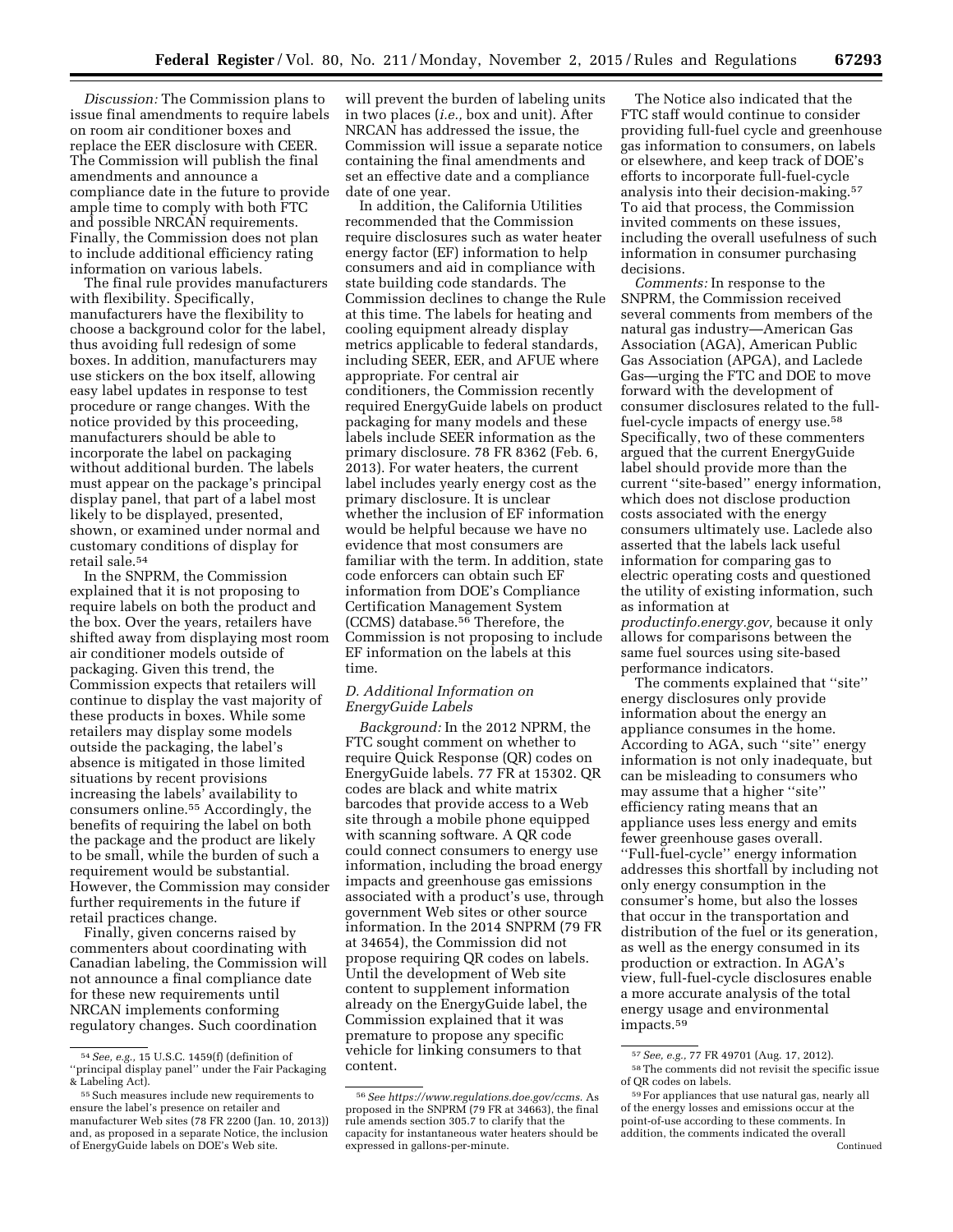These commenters also argued that source-based energy information would allow utilities, state regulators, and consumers to understand the environmental benefits or costs, including the greenhouse gas emissions associated with appliance use.

APGA also noted that DOE, the National Academy of Sciences, and the ENERGY STAR program have recognized the shortcomings of sitebased analysis. It explained that labels derived using a source based approach will fully identify the emissions reduction through the entire energy cycle. AGA agreed, arguing that the label or other required disclosures should include information reflecting the energy use, life-cycle cost, and associated emissions on a full-fuel-cycle basis. AGA recommended consideration of full-fuel-cycle energy use and emissions information on a regional basis.

The commenters urged the Commission to expedite interaction with DOE on this issue. According to AGA, DOE already has all the information available through the existing residential furnace efficiency test procedure on full-fuel-cycle and emissions data. DOE agreed to work with the Commission to improve existing online databases, to increase consumer access to energy use and emissions data through web-based information tools, and to collaboratively determine if changes to the Energy Guide labeling requirements would be beneficial to consumers. 76 FR 51281 (Aug. 18, 2011).

*Discussion:* The FTC staff is discussing options with DOE staff for providing consumers with information related to full-fuel-cycle impacts and greenhouse gases. The staff will focus on considering possible changes to existing online resources, either at DOE or FTC, to provide consumers with relevant information as it relates to certain products. The Commission does not plan to consider content changes to the Energy Guide label itself until such online content is fully developed.

The comments raise concerns about the failure of ''site'' efficiency rating disclosures (*e.g.,* energy factor for water heaters or annual fuel utilization efficiency for furnaces) to reveal relevant differences in energy costs and other environmental aspects of product operation. Although the FTC will continue to consider ways to communicate full-fuel-cycle impacts as

discussed above, the Commission notes that the primary disclosures on EnergyGuide labels for water heaters, clothes washers, and dishwashers are the estimated annual energy costs the consumer will pay, not the product's efficiency rating. In the past, the Commission has identified estimated operating cost as the best comparative descriptor for consumers on energy labels.60 Such cost information is featured prominently on most EnergyGuide labels. Although the label cost disclosures do not provide details about the full-fuel-cycle impacts or associated greenhouse gas emissions, they do demonstrate significant differences among the energy costs associated with different fuels used to operate these products that may not be provided by efficiency ratings. In addition, for furnaces and central air conditioners, FTC and DOE have developed an online cost calculator to provide similar onsite cost estimates for those products through DOE's Web site.

#### *E. Schedule for Range Revisions*

*Background:* In the 2012 NPRM, the Commission sought comment on whether to update range and cost information more frequently than the five years required by 16 CFR 305.10(a). In earlier comments, several energy efficiency organizations suggested that the FTC adopt a three-year schedule for most products.61 In the 2014 SNPRM (79 FR at 34657), the Commission did not propose to change the five-year schedule, explaining that it strikes a reasonable balance by providing appropriate updates without imposing unnecessary costs or creating inconsistencies between showroom labels.

*Comments:* The Joint Commenters argued that a comprehensive label database on the existing DOE Web site, *https://www.regulations.doe.gov/ccms,*  would make more frequent updates easier to implement because retailers could print new labels and replace older ones or simply provide links to this information.62 They also urged the Commission to avoid delays in updating range information by considering DOE's rulemaking schedule and coordinating updates to the EnergyGuide labels so that information does not become stale. Finally, the Joint Commenters recommended that the Commission update the label ranges for heat pump electric storage water heaters because a

new model has appeared on the market that has an estimated annual energy cost nearly \$60 less than the lowest cost displayed on the current label.

In contrast, several comments supported the five-year update schedule. Alliance Laundry Systems argued the current approach maintains certainty, allowing manufacturers to plan for label changes, lowers scrap costs of the printed labels, and reduces disruption to the manufacturing process. It also reduces consumer confusion in the marketplace because more frequent fuel energy rate and range changes would yield energy labels with differing descriptors on the same model manufactured on different dates. AHAM argued that frequent updates could also impact label information during the transition periods and make it difficult for consumers to compare old and new labels. AHAM, therefore, argued that the existing five-year schedule strikes the proper balance between maintaining consistent labels and providing updates to the cost and range information.63

*Discussion:* The Commission does not plan to change the five-year schedule for updating ranges. However, as suggested by the Joint Commenters, the Commission, in a separate notice, will seek comment on updating water heater range information given recent changes to the DOE test procedure. 79 FR 40541 (July 11, 2014).

In establishing the current five-year schedule, the Commission sought to strike a balance between maintaining consistent labels and providing updates to cost and range information.<sup>64</sup> Though there are benefits to more frequent updates, the transition periods between such updates create inconsistent labels in the market, which can cause confusion, hamper comparison shopping, and reduce confidence in the label.<sup>65</sup> Moreover, the current five-year interval range is consistent with past trends in market data.66 For example, before 2007, the Commission reviewed model data every year and revised the ranges if they deviated 15% or more from the previous year. Using this approach, the Commission generally updated product ranges at about fiveyear intervals.67 If parties identify ranges or fuel rate information that should be updated before the five-year period ends, they should alert the

natural gas delivery system on a full-fuel-cycle basis is highly efficient because approximately 92 percent of the energy produced reaches the consumer as usable energy.

<sup>60</sup>*See, e.g.,* 72 FR 49948, 49953 (Aug. 29, 2007).  $^{61}$  Joint Comments from Energy-Efficiency and Consumer Organizations (May 16, 2012) (#560957– 00015).

<sup>62</sup> 79 FR at 34656–57.

 $^{63}\rm{NEMA}$  also agreed with the Commission's approach.

<sup>64</sup>*See also* 78 FR 1779, 1781 (Jan. 9, 2013). 65*See* 72 FR 49948, 49959 (Aug. 29, 2007) (discussing potential problems associated with frequent updates).

<sup>66</sup>*See* 79 FR at 34657 (further discussion of such trends).

<sup>67</sup> 72 FR at 49952.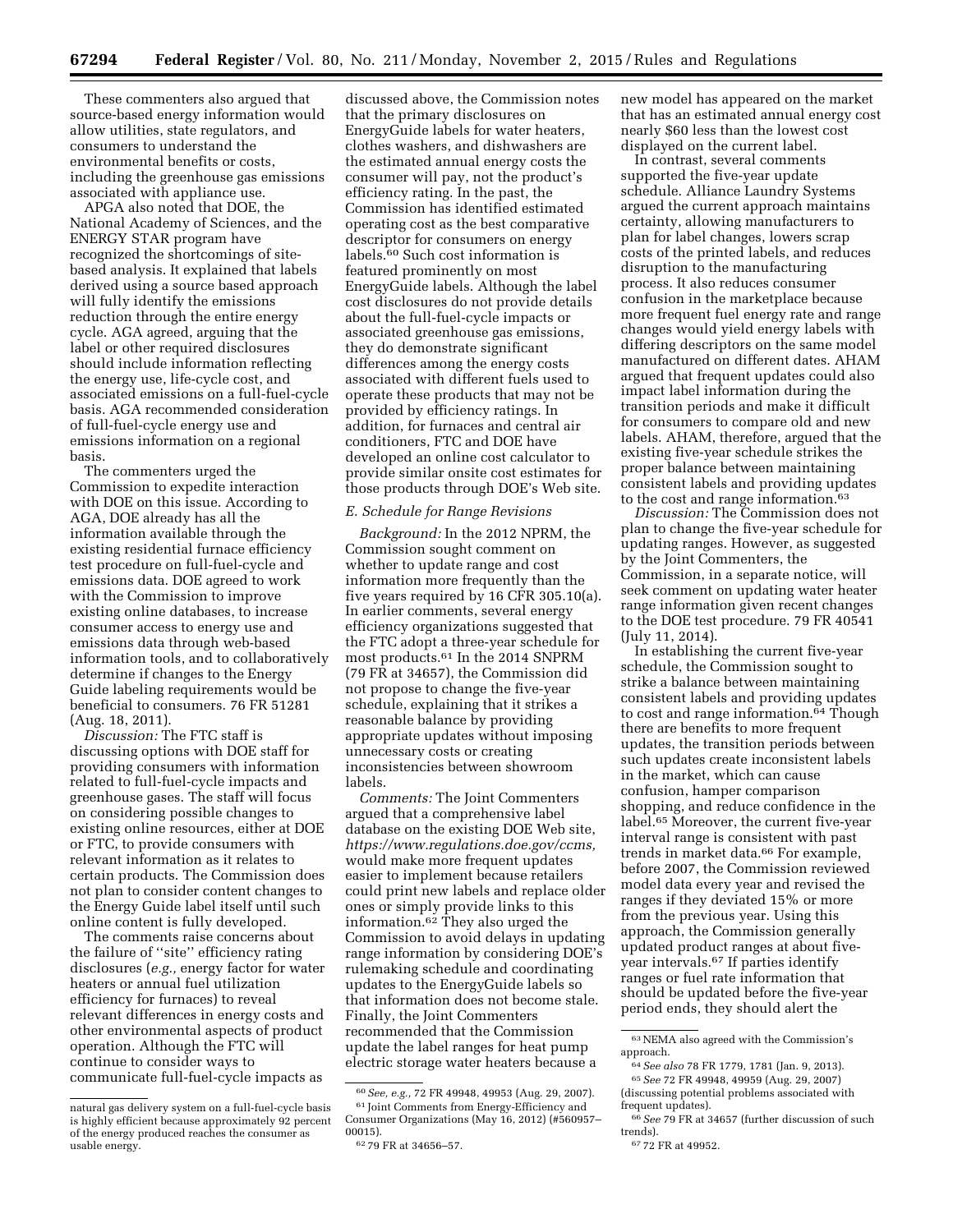Commission. Finally, the FTC staff will continue to work with DOE staff to coordinate range updates with ongoing DOE changes to test procedures and standards.

#### *F. Retailer Responsibility*

*Background:* Currently, the Rule prohibits retailers from removing labels or rendering them illegible,<sup>68</sup> but does not otherwise require retailers to display labels at the points-of-sale. In 2011, when the Commission issued additional label requirements for televisions, it declined to impose new retailer obligations, noting that the amendments for labels (both in stores and online) contain measures calculated to keep labels attached and visible on display models.<sup>69</sup>

In the 2014 SNPRM, the Commission explained its plans to pursue improvements in label design to increase label presence on display models before imposing new responsibilities for retail stores. The Commission reasoned that it was premature to impose costs on retailers when better label requirements and greater availability of online labels may alleviate the problem.

*Comments:* The comments provided different views on the retailer liability issue. The Joint Commenters urged the Commission to reconsider its position, arguing that the SNPRM overstated the burdens imposed by expanded retailer liability. According to these comments, retailers already monitor product displays on a near-constant basis when they clean display models and ensure pricing and other product information is present. In addition, some retailers appear to replace missing or damaged EnergyGuide labels. Given the Commission's plans to require the submission of labels to DOE's Web site, *https://www.regulations.doe.gov/ccms,*  retailers are less likely to become confused when replacing missing labels. In addition, AHAM expressed a general concern ''that retailer responsibility needs to be addressed.'' However, it did not recommend changes to the current requirements, which already prohibit retailers from removing labels or rendering them illegible. AHAM did request a clarification stating that manufacturers have no responsibility for labels once a unit leaves the manufacturer's control.

In contrast, the Direct Marketing Association (DMA), which represents retailers, encouraged the Commission to refrain from imposing affirmative duties on retailers. In DMA's view, the

Commission can best ensure increased information to consumers by pursuing label attachment improvements without imposing new burdens at the point-ofsale. DMA also argued that an affirmative retailer requirement, in its opinion, could increase mislabeling inadvertently because retailers are not well-positioned to identify the correct labels and do not have readily available access to a library of substitute or replacement labels. A new retailer requirement would force sales personnel to halt customer service and verify correct product labels, attempt to locate proper labels, and attach a substitute label whenever a missing label was noticed. DMA also argued that a new requirement would penalize retailers for situations beyond their control (*e.g.,* when labels become damaged while the product is in transit, or when consumers damage the labels on display products).

*Discussion*: Consistent with the discussion in the SNPRM, the Commission does not plan to expand the general retailer requirements at this time.70 It is premature to impose these costs when better labeling, required by the amendments, and greater availability of online labels may solve the problem. If these new solutions fail, the Commission can reconsider whether additional requirements are necessary.71

#### *G. Marketplace Web Sites*

*Background*: In January 2013, the Commission published final amendments to the Rule's catalog provision, requiring Internet sellers to display the label—either in full or as a logo icon with a hyperlink—for most covered products.72 This requirement applies to ''[a]ny manufacturer, distributor, retailer, or private labeler who advertises a covered product on an Internet Web site in a manner that qualifies its site as a catalog under this Part."<sup>73</sup> The Rule defines "catalog" as ''printed material, including material

72*See* 78 FR at 2209 (amending 16 CFR 305.20; effective January 15, 2014). For a limited set of covered products—showerheads, faucets, water closes, urinals, general service fluorescent lamps, fluorescent lamp ballasts, and metal halide lamp fixtures—the Rule requires the disclosure of specific information instead of displaying the EnergyGuide or Lighting Facts label. *See id.*  (amending 16 CFR 305.20(a)(ii)). 73 16 CFR 305.20(a).

disseminated over the Internet, which contains the terms of sale, retail price, and instructions for ordering, from which a retail consumer can order a covered product.''74

Those amendments do not cover Web sites that serve solely as platforms for sellers by performing functions such as hosting sellers' advertising, matching buyers' searches to sellers' products, and processing payment and shipment directions.<sup>75</sup> The Rule does not require such entities to either display, or ensure the display of, labels for covered products sold by third parties. However, the Rule continues to apply to those third parties (retailers, manufacturers, distributors, and private labelers) that sell their products on such Web sites. The Rule also applies to these marketplace Web sites if they act as retailers on their own Web sites.76

*Comments:* In response to the SNPRM, the Joint Commenters continued to urge the Commission to create a specific requirement for marketplace Web sites. The commenters argued that marketplace Web site liability is the only practicable way to police the thousands of listings from diverse sellers who often have little control over the final content that appears online. The Joint Commenters also provided more information regarding non-compliance of retailers participating on marketplace Web sites.

The Direct Marketing Association disagreed and supported the Commission's proposal. DMA argued that the Rule's current requirements appropriately place responsibility for

76Taking physical possession of the product would likely render the marketplace Web site a "retailer" or "distributor" under EPCA and the Rule. *See* fn. 74, *supra.* Therefore, a product's delivery to a marketplace Web site's warehouse for temporary storage before proceeding in shipment to the consumer may trigger the marketplace Web site's responsibility for displaying the product's label online under the current Rule.

<sup>68</sup> 16 CFR 305.4(a)(2).

<sup>69</sup> 76 FR 1038, 1047 (Jan. 6, 2011).

<sup>70</sup> 79 FR at 34658.

<sup>71</sup> In response to AHAM's concerns about manufacturer responsibility for showroom products, the Commission notes that the current Rule does not direct manufacturers to replace missing labels in a retailer showroom. However, the Rule prohibits manufacturers, in addition to retailers, distributors, and private labelers, from removing or rendering illegible any label required by the Rule. 16 CFR 305.4(a)(2).

<sup>74</sup> 16 CFR 305.2(h).

<sup>75</sup>EPCA states that if a ''manufacturer or any distributor, retailer, or private labeler of such product advertises such product in a catalog from which it may be purchased, such catalog shall contain all information required to be displayed on the label, except as otherwise provided by rule of the Commission.'' 42 U.S.C. 6296(a). EPCA defines a ''retailer'' as ''a person to whom a consumer product is delivered or sold, if such delivery or sale is for purposes of sale or distribution in commerce to purchasers who buy such product for purposes other than resale,'' and a ''distributor'' as ''a person (other than a manufacturer or retailer) to whom a consumer product is delivered or sold for purposes of distribution in commerce.'' It defines ''manufacturer'' as ''any person who manufactures a consumer product,'' and ''private labeler'' as ''an owner of a brand or trademark on the label of a consumer product, which bears a private label.'' 42 U.S.C. 6291(12)–(15). The Rule's definitions of ''manufacturer,'' ''distributor,'' ''retailer,'' and ''private labeler'' are consistent with EPCA's definitions. *See* 16 CFR 305.2.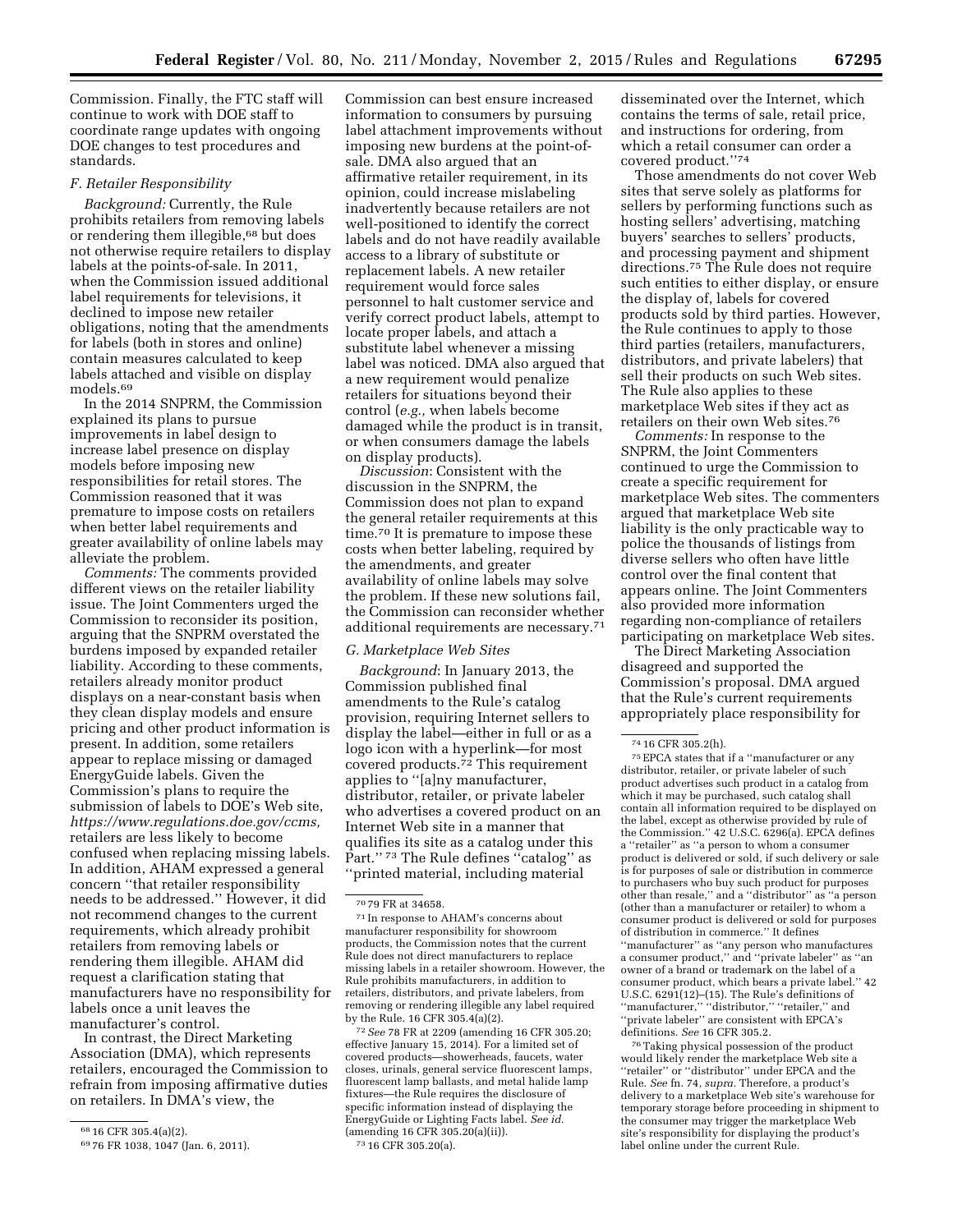labeling on the parties with the greatest ability to verify the accuracy of the information. According to DMA, imposing these requirements on marketplace Web sites would be costly and unintentionally increase the risk of inadvertent mislabeling.

DMA argued that additional requirements on marketplace Web sites would create ''secondary'' or duplicate coverage, as this information is already provided to consumers elsewhere. At present, in its view, the burdens of imposing the requirement far outweigh any benefit to consumers from providing information that would be, at best, redundant.

*Discussion*: The Commission is not proposing additional requirements. As explained in the 2012 SNPRM (79 FR at 34658), the Rule requires retailers participating on marketplace sites to display labels for the products they are offering for sale pursuant to section 305.20 of the Rule. The Rule already requires retailers, manufacturers, distributors, and private labelers selling covered products on marketplace Web sites to display labels for those products. Therefore, an additional requirement aimed at marketplace Web sites would create a secondary layer of coverage. Although added coverage may improve the availability of information to consumers, it is not clear whether that potential benefit outweighs the added burdens on such Web sites. However, the FTC staff will continue to monitor this issue as online retail practices evolve.

#### *H. Clothes Dryer Labels*

*Background*: When the Commission initially issued the energy labeling requirements in 1979, it declined to label dryers, citing their limited annual energy cost range.77 At that time, the maximum annual energy cost difference between dryers was only five dollars and the Commission concluded the costs of testing and labeling would ''far outweigh the potential benefits'' of labeling.78 In the SNPRM, the Commission explained that recent DOE dryer information suggests that dryer efficiency continues to vary little across available models.79 Although electric

dryers using heat-pump technology are more efficient than current models, few such models are currently available in the U.S. Absent meaningful variation in energy usage, the Commission doubted that labeling would significantly aid consumer choices. However, the Commission explained that changes to the DOE test procedure may reveal greater differences among models.

*Comments*: In response to the SNPRM, commenters offered different views on the Commission's decision to forego proposing clothes dryer labels. For example, Alliance Laundry Systems supported the position because DOE testing indicates only small differences between the operating costs of the most efficient and least efficient electric models currently available.

However, the Joint Commenters urged the Commission to revisit the issue. They asserted that the SNPRM did not provide adequate evidence to demonstrate that the benefits of clothes dryer labels would be minimal. First, they argued that high-efficiency dryers are likely to populate the market soon. According to the comments, one manufacturer has unveiled plans to introduce a heat pump dryer and another has introduced new efficient models. In addition, according to the Joint Commenters, dryers already exist that meet the new ENERGY STAR specifications, which require, on average, approximately 20% less energy use than allowed under DOE's 2015 minimum efficiency standards. This is a larger energy use spread than the new ENERGY STAR specifications for refrigerators. The Joint Commenters also stated that, according to DOE energy data, dryer labels may help some consumers choose between gas and electric dryers because a substantial number of consumers currently use gas for cooking but electricity for clothes drying.

The Joint Commenters also took issue with the Commission's interpretation of EPCA's test for requiring clothes dryer labels. They explained that EPCA requires clothes dryer labels as long as labeling is ''technologically and economically feasible.'' In their view, EPCA does not allow the Commission to consider whether the costs of labeling outweigh the benefit.80 Instead, the

Commission can forego labeling only if it determines that manufacturers are not ''economically capable'' of labeling these products. In the Joint Commenters' view, the FTC has not made such a finding.

Finally, the Joint Commenters noted that DOE currently allows manufacturers to use two alternative test procedures.81 They recommended that the Commission require manufacturers to use the procedure codified at Appendix D2 to 10 CFR part 430 Subpart B. The Commenters reasoned that this version of the test will better assist consumers in making purchasing decisions because ENERGY STAR already requires it, and the procedure is more accurate.

*Discussion:* The Commission will continue to follow developments with clothes dryers. The commenters make several compelling arguments for label requirements. As more models appear, the Commission will consider establishing a labeling requirement for these products.

However, in the meantime, the existence of two separate DOE test procedures raises serious complications for creating labeling requirements. Given the existence of two DOE tests, the Commission does not plan to require one DOE version over another because, by doing so, the Commission would, in essence, circumvent DOE's efforts to resolve the conflicts in its own testing requirements. The resolution of this technical issue is best left to DOE. The Commission will consider revisiting this after DOE resolves the testing issue.82

#### *I. Plumbing Products*

Consistent with the proposal in the SNPRM, the final amendments include two minor changes related to plumbing products.83 First, the amendments clarify that retail Web sites may use a hyperlink (labeled, ''water usage'') to guide consumers to flow rate information for the covered plumbing

81*See* 78 FR 49608, 49641 (Aug. 14, 2013). 82The Commission disagrees with the commenters' interpretation of EPCA's requirement that labeling be technologically and economically feasible. In initially promulgating the Rule in 1979, the Commission, after examining the statute and statutory history, concluded ''the Commission believes that Congress['s] intent was to permit the exclusion of any product category, if the Commission found that the costs of the labeling program would substantially outweigh any potential benefits to consumers.'' 44 FR at 66467– 68. In the Commission's view, labeling in such circumstances would not be ''economically feasible.'' 42 U.S.C. 6294(a)(1).

83 In a separate notice, the Commission plans to propose an update to the reference to American Society of Mechanical Engineers (ASME) standards in section 305.16 of the Rule.

<sup>77</sup>Under EPCA, the Commission must prescribe labels for dryers unless it finds labeling would not be technologically or economically feasible. 42 U.S.C. 6294(a)(1).

<sup>78</sup> 44 FR 66466, 66469 (Nov. 19, 1979).

<sup>79</sup>*See* U.S. DOE, *Technical Support Document (TSD) for Energy Conservation Program: Energy Conservation Standards for Residential Clothes Dryers and Room Air Conditioners;* Direct Final Rule TSD, Table 8.2.26, available at *http:// www.regulations.gov/#!documentDetail;D=EERE-2007-BT-STD-0010-0053*. The table indicates that the difference in annual energy use between the

baseline model and the most efficient non-heatpump dryer is 89 kWh. At energy prices of \$0.12 per kWh, this is approximately \$11 per year. Considering inflation, this spread is even smaller than the cost range identified by the Commission in 1979. In addition, DOE's data suggests that annual operating costs for these dryers is generally lower than \$80.

<sup>80</sup>*Citing Am. Textile Mfrs. Inst., Inc.* v. *Donovan,*  452 U.S. 490, 508–09 (1981) (interpretation of the

term ''feasible'' in the context of the Occupational Safety and Health Act of 1970).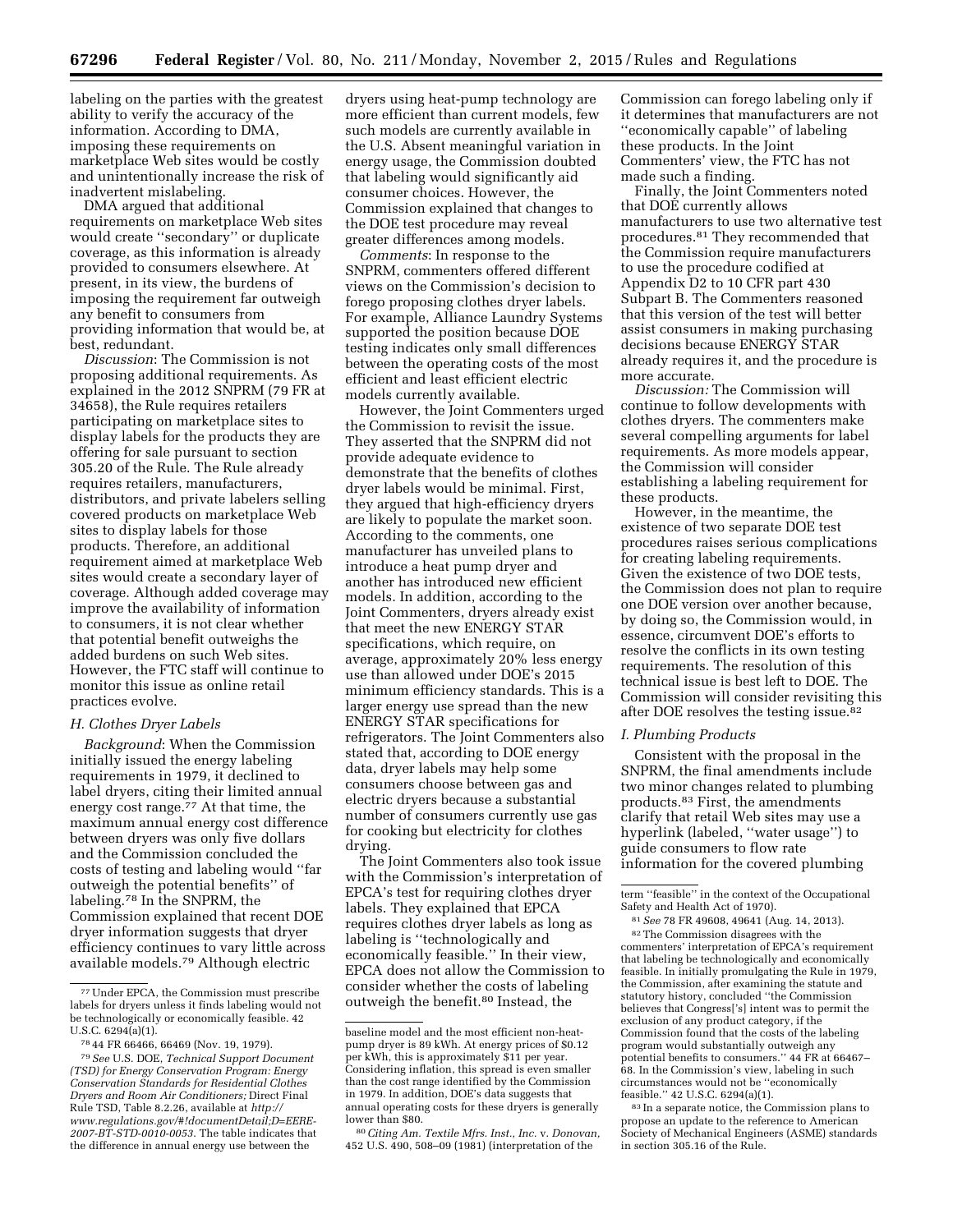products they sell. Recent amendments to section 305.20 allow online retailers to use a hyperlink to connect consumers to EnergyGuide and Lighting Facts labels for specific products, but do not specifically allow online sellers to link to required plumbing disclosures.84 The Plumbing Manufacturers Institute supported this change, but suggested the Commission allow other descriptors in the hyperlink such as ''flow rate'' and ''water consumption'' to provide flexibility to sellers. The Commission agrees. Unlike EnergyGuide and Lighting Facts labels, the Rule requires no uniform format for plumbing disclosures. Accordingly, a uniform hyperlink to connect consumers to such information is not necessary. Second, the amendments effect a conforming change to the definition of ''showerhead'' in Part 305 to the reflect recent DOE amendments.85

### **IV. Paperwork Reduction Act**

The current Rule contains recordkeeping, disclosure, testing, and reporting requirements that constitute information collection requirements as defined by 5 CFR 1320.3(c), the definitional provision within the Office of Management and Budget (OMB) regulations that implement the Paperwork Reduction Act (PRA). OMB has approved the Rule's existing information collection requirements through May 31, 2017 (OMB Control No. 3084 0069). The amendments make changes in the Rule's labeling requirements that will increase the PRA burden as detailed below.86 Accordingly, the Commission is seeking OMB clearance specific to the Rule amendments.

*Package and Product Labeling (expanded lamp coverage):* The final amendments require manufacturers to label several new bulb types. Accordingly, manufacturers will have to amend their package and product labeling to include new disclosures. The new requirements impose a one-time adjustment for manufacturers. Commission staff estimates that there are 50 manufacturers making

approximately 3,000 of these newly covered products. This adjustment will require an estimated 600 hours per manufacturer on average. Annualized for a single year reflective of a prospective 3-year PRA clearance, this averages to 200 hours per year. Thus, the label design change will result in cumulative annualized burden of 10,000 hours (50 manufacturers  $\times$  200 hours). In estimating the associated labor cost, FTC staff assumes that the label design change will be implemented by graphic designers at an hourly wage rate of \$24.36 per hour based on Bureau of Labor Statistics information.87 Thus, staff estimates annual labor cost for this adjustment will total \$243,600 (10,000 hours  $\times$  \$24.36 per hour).

*Testing (expanded lamp coverage):*  Commission staff assumes that manufacturers will have to test 3,000 basic light bulb models out of an estimated 6,000 covered products. The Commission also assumes that testing will require 14 hours for each model for a total of 42,000 hours. In calculating the associated labor cost estimate, staff assumes that this work will be implemented by electrical engineers at an hourly wage rate of \$46.05 per hour. Thus, Commission staff estimates that the label design change will result in associated labor costs of approximately \$1,934,100 (42,000 hours × \$46.05 per hour).

*Recordkeeping (expanded lamp coverage):* Pursuant to section 305.21 of the amended Rule, manufacturers of the newly covered specialty bulbs must keep test data on file for a period of two years after the production of a covered product model has been terminated. Assuming one minute per model and 3,000 basic models, the recordkeeping burden would total 50 hours. Assuming further that these filing requirements will be implemented by data entry workers at an hourly wage rate of \$15.48 per hour, the associated labor cost for recordkeeping would be approximately \$774 per year.

*Catalog Disclosures (expanded lamp coverage):* The amendments would require sellers offering covered products through catalogs (both online and print) to disclose energy use for each light bulb for sale. Because this information is supplied by the product manufacturers, the burden on the retailer consists of incorporating the

information into the catalog presentation. FTC staff estimates that there are 200 online and paper catalogs for these products that would be subject to the Rule's catalog disclosure requirements. Staff additionally estimates that the average catalog contains approximately 250 such products and that entry of the required information takes one minute per covered product.88 The cumulative disclosure burden for catalog sellers is thus 833 hours (200 retailer catalogs  $\times$ 250 products per catalog  $\times$  1 minute each per product shown). Assuming that the additional disclosure requirement will be implemented by data entry workers at an hourly wage rate of \$15.48, associated labor cost would be approximately \$12,894 per year.

*Estimated annual non-labor cost burden (expanded lamp coverage):*  Commission staff estimates that the annualized capital cost of expanding the light bulb label coverage is \$1,535,000. This estimate is based on the assumptions that manufacturers will have to change 3,000 model packages over an approximate three-year period to meet the new requirements 89 and that package label changes for each product will cost \$1,335.90 Manufacturers place information on products in the normal course of business. Annualized in the context of a 3-year PRA clearance, these non-labor costs would average \$1,335,000 (3,000 model packages  $\times$  \$1,335 each over 3 years). As for product labeling, the Commission assumes that the one-time labeling change will cost \$200 per model for an annualized estimated total of \$200,000 (3,000 models × \$200 over 3 years). Annualized in the context of a 3-year PRA clearance, the total nonlabor costs would thus average \$1,535,000.

*Total Estimate:* Accordingly, the revised estimated total hour burden of the amendments is 52,883 with associated labor costs of \$2,191,368 and annualized capital or other non-labor costs totaling \$1,535,000.

<sup>84 78</sup> FR 2200 (Jan. 10, 2013).<br>85 78 FR 62970 (Oct. 23, 2013).<br>86 As indicated in the SNPRM, 79 FR at 34660, n. 139, several labeling changes, including changes to label attachment methods and refrigerator ranges, should impose no or *de minimis* additional burden beyond existing estimates, or manufacturers should be able to incorporate the proposed changes into their normally scheduled package or label revisions. The PRA analysis for this rulemaking focuses strictly on the information collection requirements created by and/or otherwise affected by the amendments. Unaffected information collection provisions have previously been accounted for in past FTC analyses under the Rule and are covered by the current PRA clearance from OMB.

<sup>&</sup>lt;sup>87</sup>The mean hourly wage cited above and those that follow are drawn from Bureau of Labor Statistics, U.S. Department of Labor, Occupational Employment and Wages—May 2014, Table 1 (National employment and wage data from the Occupational Employment Statistics survey by occupation, May 2014), available at: *http:// www.bls.gov/news.release/ocwage.t01.htm*.

<sup>88</sup>This estimate has been increased from the 2014 SNPRM to reflect the likelihood that retail Web sites offer a larger number of specialty consumer lamp models than first estimated.

<sup>89</sup>This assumes that manufacturers will change packages for one-third of their products in the normal course of business each year. The multi-year compliance period (two and a half years) and the notice provided by this proceeding should minimize the likelihood that manufacturers will have to discard package inventory. In addition, manufacturers may use stickers in lieu of discarding inventory.

<sup>90</sup>*See* 75 FR at 41712 n. 149 and accompanying text.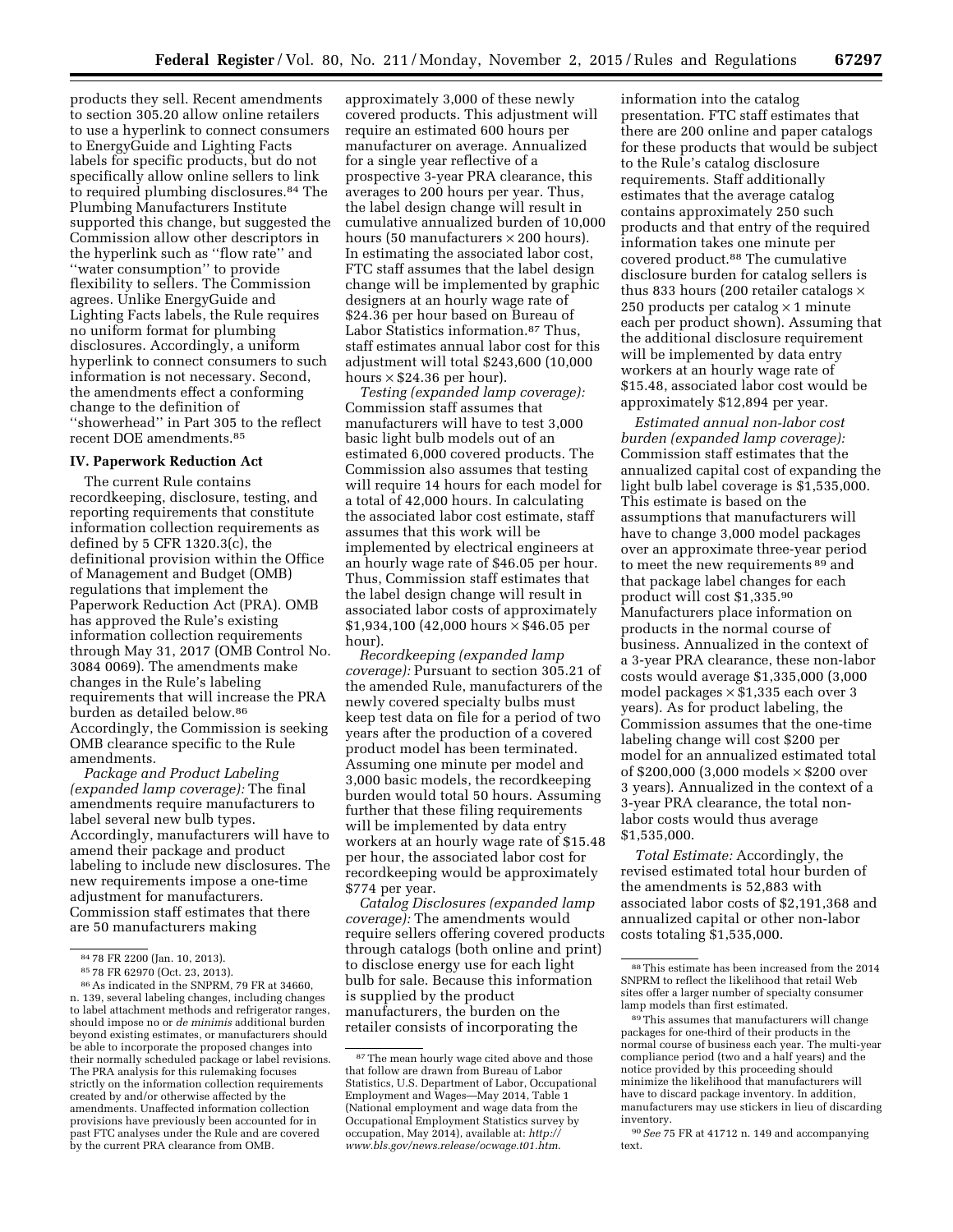#### **V. Regulatory Flexibility Act**

The Regulatory Flexibility Act (RFA), 5 U.S.C. 601–612, requires that the Commission provide an Initial Regulatory Flexibility Analysis (IRFA) with a Proposed Rule, and a Final Regulatory Flexibility Analysis (FRFA) with the final Rule, unless the Commission certifies that the Rule will not have a significant economic impact on a substantial number of small entities.91

The Commission does not anticipate that the final amendments will have a significant economic impact on a substantial number of small entities. The Commission recognizes that many affected entities may qualify as small businesses under the relevant thresholds. The Commission does not expect, however, that the economic impact of implementing the amendments will be significant because the Commission plans to provide businesses with ample time to implement the requirements, and the amendments involve simple information disclosures that do not impose substantial burdens.

The Commission estimates that the amendments will apply to about 75 light bulb manufacturers and an additional 150 online and paper catalog sellers of covered products. The Commission expects that approximately 150 of these entities qualify as small businesses.

Although the Commission certified under the RFA that the amendments would not, if promulgated, have a significant impact on a substantial number of small entities, the Commission has determined, nonetheless, that it is appropriate to publish an FRFA in order to explain the impact of the amendments on small entities as follows:

## *A. Description of the Reasons That Action by the Agency Is Being Taken*

The Commission initiated this rulemaking to increase the availability of energy labels to consumers while minimizing burdens on industry, and generally improve existing requirements.

#### *B. Issues Raised by Comments in Response to the IRFA*

The Commission did not receive any comments specifically related to the impact of the final amendments on small businesses. No comments were filed by the Chief Counsel for Advocacy of the Small Business Administration in response to the proposed rule amendments. Comments that involve

impacts on all entities are discussed above.

# *C. Estimate of Number of Small Entities to Which the Amendments Will Apply*

Under the Small Business Size Standards issued by the Small Business Administration, appliance manufacturers qualify as small businesses if they have fewer than 1,000 employees (for other household appliances the figure is 500 employees). Catalog sellers qualify as small businesses if their sales are less than \$8.0 million annually. The Commission estimates that there are approximately 150 entities subject to the proposed rule's requirements that qualify as small businesses.92

# *D. Projected Reporting, Recordkeeping, and Other Compliance Requirements*

As discussed above, the changes would slightly increase reporting or recordkeeping requirements associated with the Commission's labeling rules. The amendments likely will increase compliance burdens by extending the labeling requirements to new types of light bulbs. The Commission assumes that the label design change will be implemented by graphic designers.

# *E. Duplicative, Overlapping, or Conflicting Federal Rules*

The Commission has not identified any other federal statutes, rules, or policies that would duplicate, overlap, or conflict with the proposed Rule.

*F. Description of Steps Taken To Minimize Significant Economic Impact, If Any, on Small Entities, Including Alternatives* 

The Commission sought comment and information on the need, if any, for alternative compliance methods that would reduce the economic impact of the Rule on such small entities. In particular, the Commission sought comments on whether it should time the Rule's effective date to provide additional time for small business compliance and whether to reduce the amount of information catalog sellers must provide. As discussed in this Notice, the Commission received no comments suggesting shorter compliance periods for requirements. However, to minimize the impacts on manufacturers and retailers in posting the required labels, the Commission has set effective dates for the new requirements to minimize burden on manufacturers as they implement them.

#### **Final Rule**

#### **List of Subjects in 16 CFR Part 305**

Advertising, Energy conservation, Household appliances, Labeling, Reporting and recordkeeping requirements.

For the reasons discussed above, the Commission amends part 305 of title 16, Code of Federal Regulations, as follows:

# **PART 305—ENERGY AND WATER USE LABELING FOR CONSUMER PRODUCTS UNDER THE ENERGY POLICY AND CONSERVATION ACT (''ENERGY LABELING RULE'')**

■ 1. The authority citation for part 305 continues to read as follows:

**Authority:** 42 U.S.C. 6294.

■ 2. In § 305.3, revise paragraphs (j) and (r) and add paragraph (z) to read as follows:

#### **§ 305.3 Description of covered products.**  \* \* \* \* \*

(j) *Fluorescent lamp ballast* means a device which is used to start and operate fluorescent lamps by providing a starting voltage and current and limiting the current during normal operation.

\* \* \* \* \* (r) *Showerhead* means a component or set of components distributed in commerce for attachment to a single supply fitting, for spraying water onto a bather, typically from an overhead

position, excluding safety shower showerheads.

\* \* \* \* \*

(z) *Specialty consumer lamp* means (1) Any lamp that:

(i) Is not included under the definition of general service lamp in this part;

(ii) Has a lumen range between 310 lumens and no more than 2,600 lumens or a rated wattage between 30 and 199;

(iii) Has one of the following bases:

(A) A medium screw base;

(B) A candelabra screw base;

(C) A GU–10 base; or

(D) A GU–24 base; and

(iv) Is capable of being operated at a voltage range at least partially within 110 and 130 volts.

(2) *Inclusions.* The term *specialty consumer lamp* includes, but is not limited to, the following lamps if such lamps meet the conditions listed in paragraph (1):

(i) vibration-service lamps as defined at 42 U.S.C. 6291(30)(AA);

(ii) rough service lamps as defined at 42 U.S.C. 6291(30)(X);

(iii) appliance lamps as defined at 42 U.S.C. 6291(30)(T); and

<sup>91</sup> 5 U.S.C. 603–605. 92*See* 75 FR at 41712.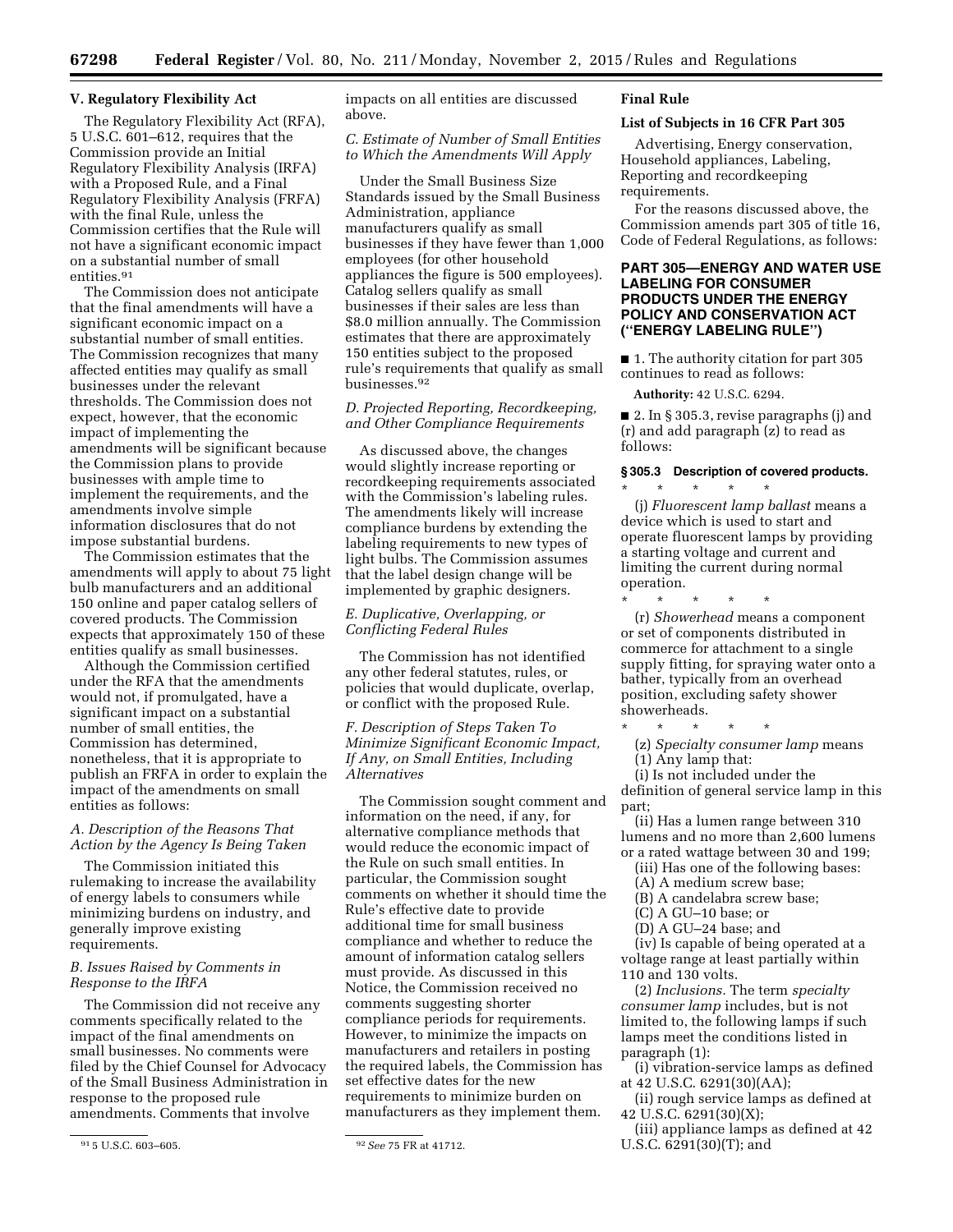(iv) shatter resistant lamps (including a shatter proof lamp and a shatter protected lamp) as defined in 42 U.S.C. 6291(30)(Z).

(3) *Exclusions.* The term *specialty consumer lamp* does not include:

- (i) A black light lamp;
- (ii) A bug lamp;
- (iii) A colored lamp;
- (iv) An infrared lamp;
- (v) A left-hand thread lamp;
- (vi) A marine lamp;

(vii) A marine signal service lamp;

- (viii) A mine service lamp;
- (ix) A sign service lamp;
- (x) A silver bowl lamp;
- (xi) A showcase lamp;
- (xii) A traffic signal lamp;

(xiii) A G-shape lamp with diameter of 5 inches or more;

(xiv) A C7, M–14, P, RP, S, or T shape lamp;

(xv) A intermediate screw-base lamp; and

(xvi) A plant light lamp.

\* \* \* \* \*

\* \* \* \* \*

 $\blacksquare$  3. In § 305.7, revise paragraph (d) to read as follows:

#### **§ 305.7 Determinations of capacity.**

(d) *Water heaters.* The capacity shall be the first hour rating (for storage-type models) and gallons per minute (for instantaneous-type models), as determined according to appendix E to 10 CFR part 430, subpart B.

\* \* \* \* \* ■ 4. In § 305.8, paragraph (a)(4) is revised to read as follows:

#### **§ 305.8 Submission of data.**

 $(a) * * * *$ 

to read as follows:

(4) This section does not require reports for general service light-emitting diode (LED or OLED) lamps or specialty consumer lamps.

\* \* \* \* \* ■ 5. In § 305.11, paragraph (d) is revised

#### **§ 305.11 Labeling for refrigerators, refrigerator-freezers, freezers, dishwashers, clothes washers, water heaters, room air conditioners, and pool heaters.**

\* \* \* \* \* (d) Label types. The labels must be affixed to the product in the form of an adhesive label or a hang tag as follows:

(1) *Adhesive labels.* All adhesive labels should be applied so they can be easily removed without the use of tools or liquids, other than water, but should be applied with an adhesive with an adhesion capacity sufficient to prevent their dislodgment during normal handling throughout the chain of distribution to the retailer or consumer.

The paper stock for pressure-sensitive or other adhesive labels shall have a basic weight of not less than 58 pounds per 500 sheets (25″ x 38″) or equivalent, exclusive of the release liner and adhesive. A minimum peel adhesion capacity for the adhesive of 12 ounces per square inch is suggested, but not required if the adhesive can otherwise meet the above standard. In lieu of a label with adhesive backing, manufacturers may adhere the label with adhesive tape, provided the tape is affixed along the entire top and bottom of the label.

(2) *Hang tags.* Labels may be affixed to the product in the form of a hang tag using cable ties or double strings connected through reinforced punch holes, or with attachment and label material of equivalent or greater strength and durability. If paper stock is used for hang tags, it shall have a basic weight of not less than 110 pounds per 500 sheets  $(25\frac{1}{2}$ " x  $30\frac{1}{2}$ " index). When materials are used to attach the hang tags to appliance products, the materials shall be of sufficient strength to insure that if gradual pressure is applied to the hang tag by pulling it away from where it is affixed to the product, the hang tag will tear before the material used to affix the hang tag to the product breaks. \* \* \* \* \*

 $\blacksquare$  6. In § 305.15, revise paragraph (b); redesignate paragraphs (c), (d), (e), and (f) as paragraphs (e), (f), (g), and (h); add new paragraphs (c) and (d); and revise newly redesignated paragraphs (f)(1) and (f)(4) through (6) to read as follows:

# **§ 305.15 Labeling for lighting products.**

\* \* \* \* \*

(b) *General service lamps.* Except as provided in paragraph (f) of this section, any covered product that is a general service lamp shall be labeled as follows: \* \* \* \* \*

(c) *Specialty consumer lamps.* (1) Any specialty consumer lamp that is a vibration-service lamp as defined at 42 U.S.C. 6291, rough service lamp as defined at 42 U.S.C. 6291(30), appliance lamp as defined at 42 U.S.C. 6291(30); or shatter resistant lamp (including a shatter proof lamp and a shatter protected lamp) must be labeled pursuant to the requirements in paragraphs (b)(1) through (7) of this section.

(2) *Specialty consumer lamp Lighting Facts label content.* All specialty consumer lamps not covered by paragraph (c)(1) of this section shall be labeled pursuant to the requirements of paragraphs (b)(1) through (7) of this section or as follows:

(i) The principal display panel of the product package shall be labeled clearly and conspicuously with the following information consistent with the Prototype Labels in Appendix L:

(A) The light output of each lamp included in the package, expressed as ''Brightness'' in average initial lumens rounded to the nearest five;

(B) The estimated annual energy cost of each lamp included in the package, expressed as ''Estimated Energy Cost'' in dollars and based on usage of 3 hours per day and 11 cents (\$0.11) per kWh; and

(C) The life, as defined in  $\S 305.2(w)$ , of each lamp included in the package, expressed in years rounded to the nearest tenth (based on 3 hours operation per day).

(ii)(A) If the lamp contains mercury, the principal display panel shall contain the following statement in minimum 10 point font:

''Contains Mercury For more on clean up and safe disposal, visit epa.gov/cfl.''

(B) The manufacturer may also print an ''Hg[Encircled]'' symbol on package after the term ''Contains Mercury.''

(iii) If the lamp contains mercury, the lamp shall be labeled legibly on the product with the following statement: ''Mercury disposal: epa.gov/cfl'' in minimum 8 point font.

(iv) If the required disclosures for a lamp covered by paragraph (c)(2) of this section will not be legible on the front panel of a single-card, blister package due to the small size of the panel, the manufacturer or private labeler may print the statement ''Lighting Facts see back'' on the principal display panel consistent with the sample label in Appendix L as long as the Lighting Facts label required by paragraph (b)(3) of this section appears on the rear panel.

(v) No marks or information other than that specified in this part shall appear on the Lighting Facts label.

(3) *Specialty Lighting Facts label format.* Information specified in paragraph (c)(2) of this section shall be presented on covered lamp packages in the format, terms, explanatory text, specifications, and minimum sizes as shown in the Prototype Labels of appendix L and consistent in format and orientation with Sample Labels in Appendix L of this part. The text and lines shall be all black or one color type, printed on a white or other neutral contrasting background whenever practical.

(i) The Lighting Facts information shall be set off in a box by use of hairlines and shall be all black or one color type, printed on a white or other neutral contrasting background whenever practical.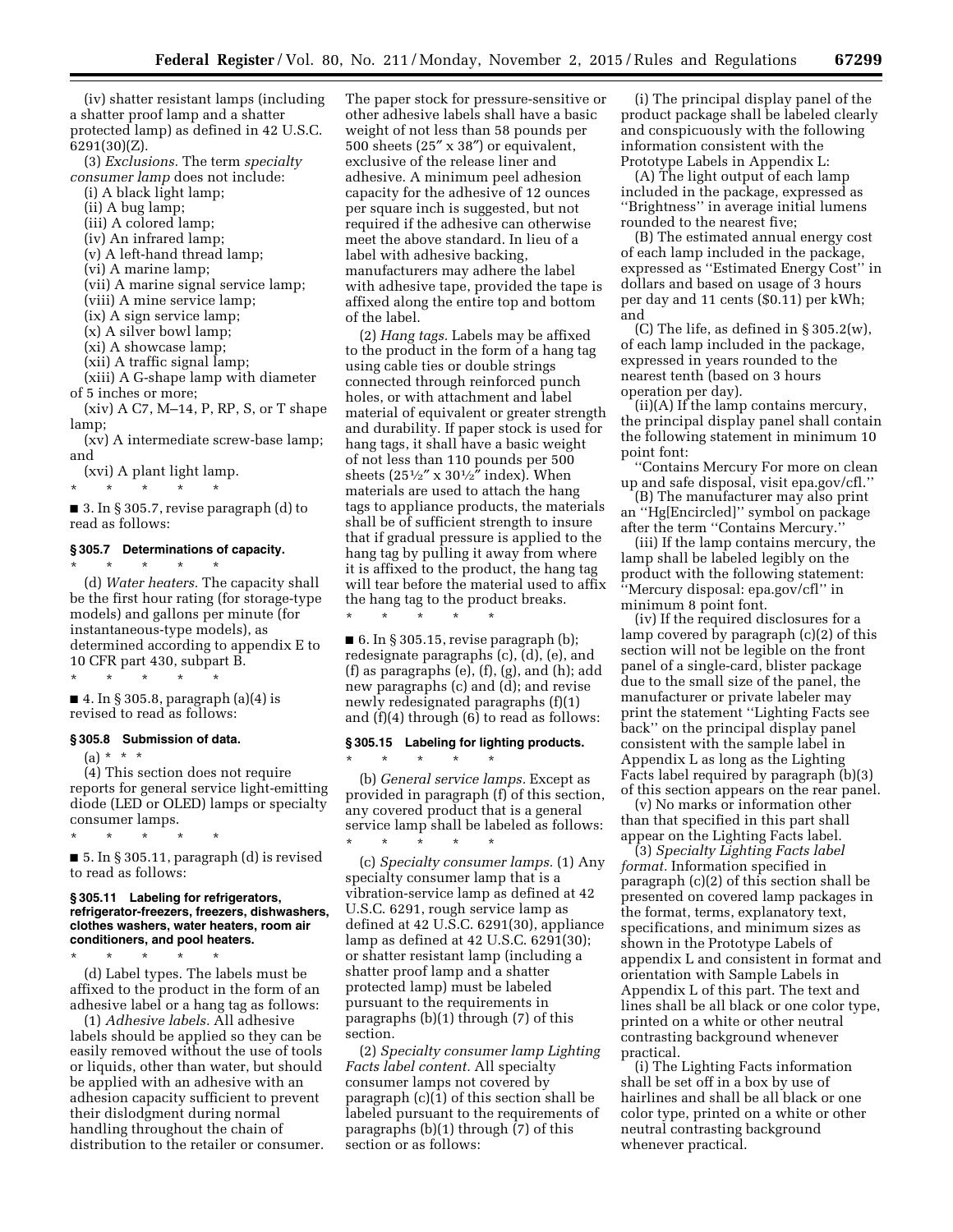(ii) All information within the Lighting Facts label shall utilize:

(A) Arial or an equivalent type style;

(B) Upper and lower case letters;

(C) Leading as indicated in the Prototype Labels in Appendix L of this part;

(D) Letters that never touch;

(E) The box and hairlines separating information as illustrated in the Prototype Labels in appendix L of this part; and

(F) The minimum font sizes and line thicknesses as illustrated in Prototype Labels in Appendix L of this part.

(iii) For small package labels covered by (c)(2)(iv) of this section, the words ''Lighting Facts see back'' shall appear on the primary display panel in a size and format specified in appendix L of this part.

(4) *Bilingual labels.* The information required by paragraph (c) of this section may be presented in a second language either by using separate labels for each language or in a bilingual label with the English text in the format required by this section immediately followed by the text in the second language. All required information must be included in both languages. Numeric characters that are identical in both languages need not be repeated.

(d) For lamps that do not meet the definition of general service lamp or specialty consumer lamp, manufacturers and private labelers have the discretion to label with the Lighting Facts label as long as they comply with all requirements applicable to specialty consumer lamps in this part.

\* \* \* \* \* (f) \* \* \*

 $(1)$  The required disclosures of any covered product that is a general service lamp or specialty consumer lamp shall be measured at 120 volts, regardless of the lamp's design voltage. If a lamp's design voltage is 125 volts or 130 volts, the disclosures of the wattage, light output, energy cost, and life ratings shall in each instance be:

\* \* \* \* \*

(4) For any covered product that is a general service lamp or specialty

consumer lamp and operates at discrete, multiple light levels (*e.g.,* 800, 1600, and 2500 lumens), the light output, energy cost, and wattage disclosures required by this section must be provided at each of the lamp's levels of light output and the lamp's life provided on the basis of the shortest lived operating mode. The multiple numbers shall be separated by a ''/'' (*e.g.,* 800/1600/2500 lumens) if they appear on the same line on the label.

(5) A manufacturer or private labeler who distributes general service fluorescent lamps, general service lamps, or specialty consumer lamp without labels attached to the lamps or without labels on individual retail-sale packaging for one or more lamps may meet the package disclosure requirements of this section by making the required disclosures, in the manner and form required by those paragraphs, on the bulk shipping cartons that are to be used to display the lamps for retail sale.

(6) Any manufacturer or private labeler who makes any representation, other than those required by this section, on a package of any covered product that is a general service fluorescent lamp, general service lamp, or specialty consumer lamp regarding the cost of operation or life of such lamp shall clearly and conspicuously disclose in close proximity to such representation the assumptions upon which it is based, including, *e.g.,*  purchase price, unit cost of electricity, hours of use, patterns of use. If those assumptions differ from those required for the cost and life information on the Lighting Facts label (11 cents per kWh and 3 hours per day), the manufacturer or private labeler must also disclose, with equal clarity and conspicuousness and in close proximity to, the same representation based on the assumptions for cost and life required on the Lighting Facts label.

■ 7. In § 305.20, revise paragraphs  $(a)(1)(i)$  and  $(a)(1)(ii)$  introductory text to read as follows:

\* \* \* \* \*

#### **§ 305.20 Paper catalogs and Web sites.**

 $(a) * * * *$ 

(1) *Content*—(i) *Products required to bear EnergyGuide or Lighting Facts labels.* All Web sites advertising covered refrigerators, refrigerator-freezers, freezers, room air conditioners, clothes washers, dishwashers, ceiling fans, pool heaters, central air conditioners, heat pumps, furnaces, general service lamps, specialty consumer lamps (for products offered for sale after May 2, 2018), and televisions must display, for each model, a recognizable and legible image of the label required for that product by this part. The Web site may hyperlink to the image of the label using the sample EnergyGuide and Lighting Facts icons depicted in appendix L of this part. The Web site must hyperlink the image in a way that does not require consumers to save the hyperlinked image in order to view it.

(ii) *Products not required to bear EnergyGuide or Lighting Facts labels.*  All Web sites advertising covered showerheads, faucets, water closets, urinals, general service fluorescent lamps, fluorescent lamp ballasts, and metal halide lamp fixtures must include the following disclosures for each covered product. For plumbing products, the Web site may hyperlink to the disclosures using a prominent link labeled ''Water Usage'' or a similar description which facilitates the disclosure of the covered product's rated water usage.

\* \* \* \* \*

■ 8. In Appendix L, remove Sample Labels 1 and 2, redesignate Sample Labels 1A and 2A as Sample Labels 1 and 2, respectively, and add Prototype Label 7A and Sample Labels 13C and 13D.

The additions read as follows:

# **Appendix L to Part 305—Sample Labels**

\* \* \* \* \* **BILLING CODE 6750–01–P**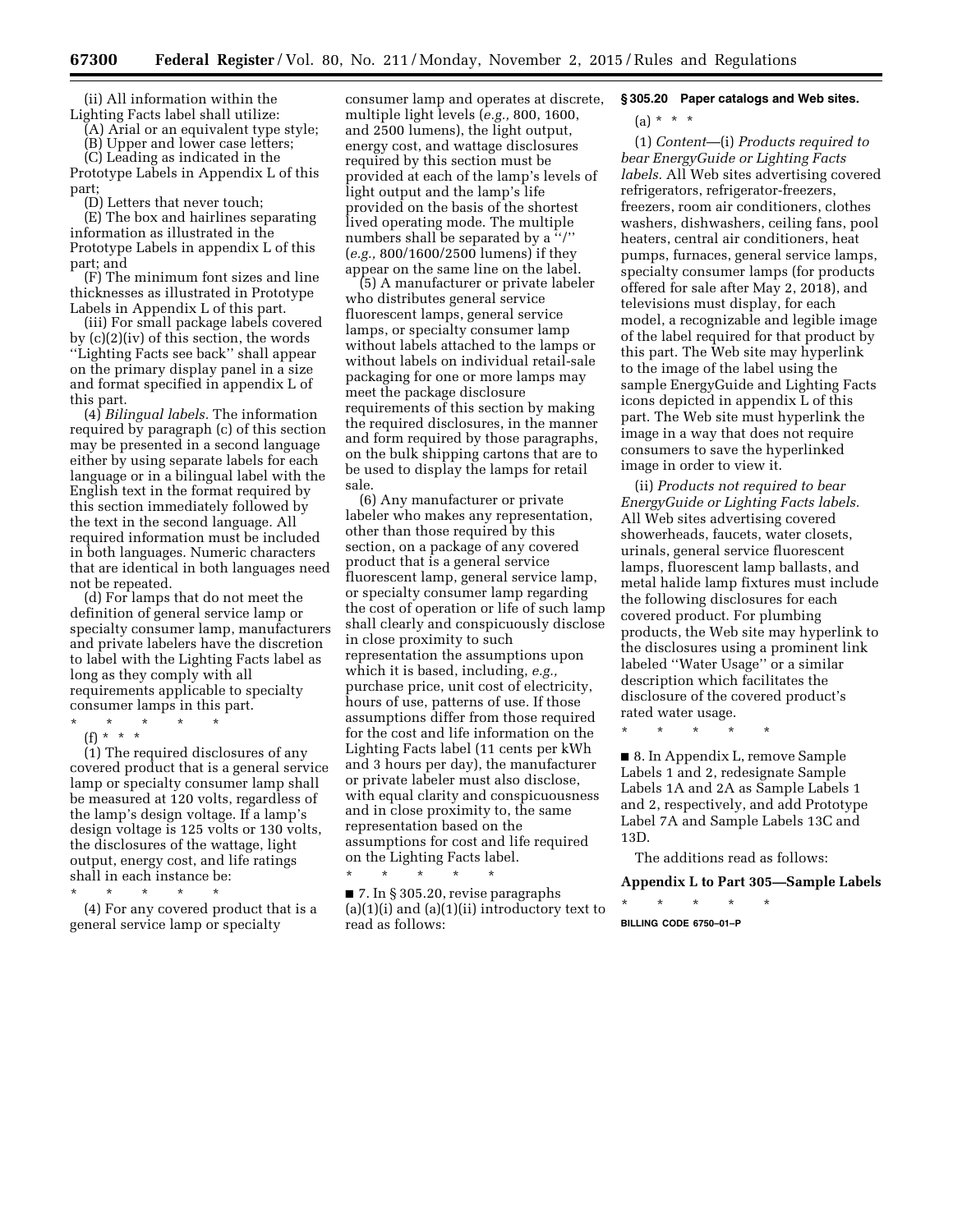

Prototype Label 7A

Lighting Facts Label Alternative for Specialty Consumer Lamps

\* \* \* \* \*